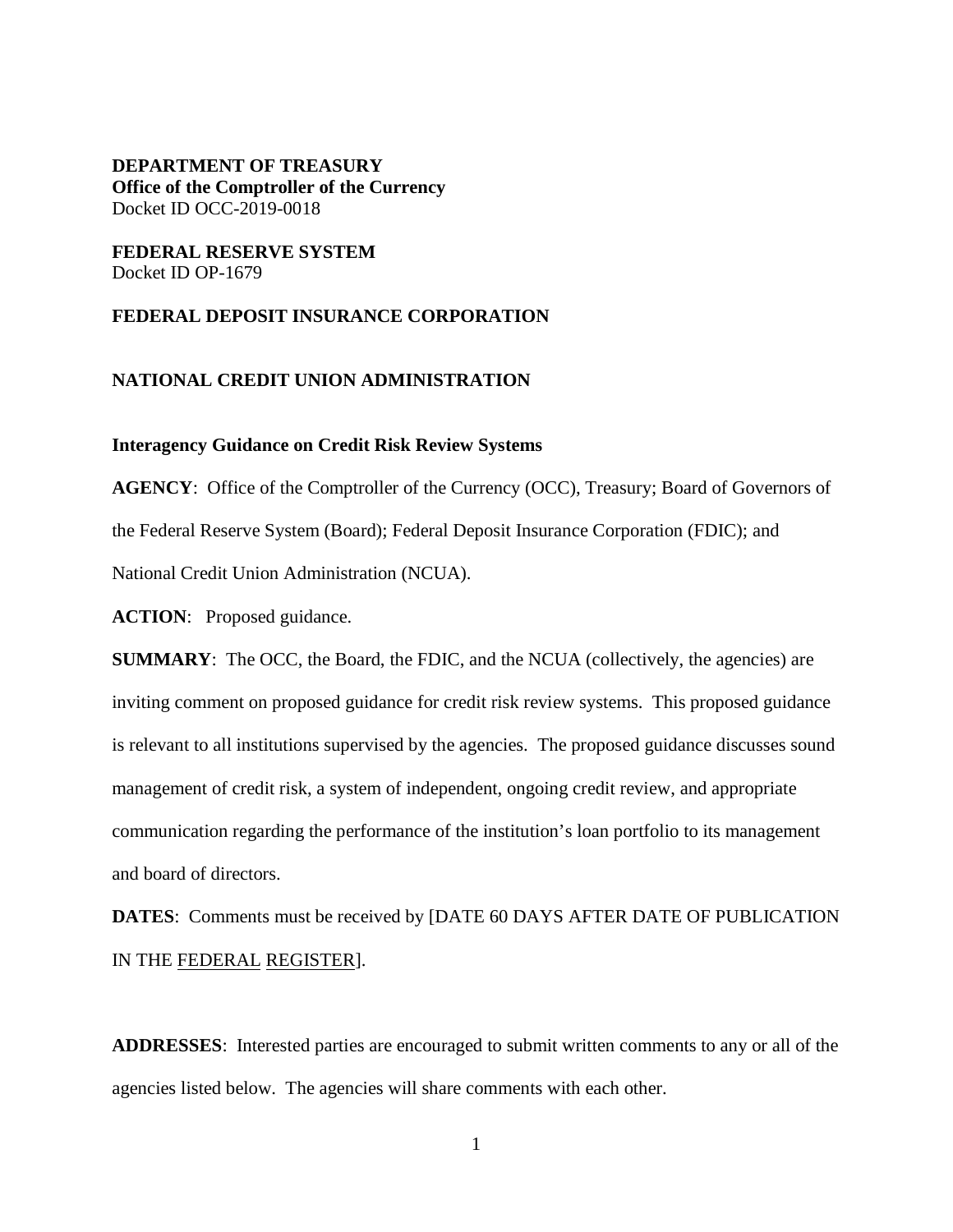Comments should be directed to:

*OCC*: You may submit comments to the OCC by any of the methods set forth below. Commenters are encouraged to submit comments through the Federal eRulemaking Portal or email, if possible. Please use the title "Interagency Guidance on Credit Risk Review Systems" to facilitate the organization and distribution of the comments. You may submit comments by any of the following methods:

• *Federal eRulemaking Portal—"Regulations.gov"*: Go to *www.regulations.gov*.

Enter "Docket ID OCC-2019-0018" in the Search Box and click "Search." Click on "Comment Now" to submit public comments. Click on the "Help" tab on the Regulations.gov home page to get information on using Regulations.gov, including instructions for submitting public comments.

• *E-mail*: *[regs.comments@occ.treas.gov](mailto:regs.comments@occ.treas.gov)*.

• *Mail: Chief Counsel's Office, Attn: Comment Processing, Office of the Comptroller* of the Currency, 400 7<sup>th</sup> Street, SW., suite 3E-218, Washington, DC 20219.

• *Hand Delivery/Courier*: 400 7<sup>th</sup> Street, SW., suite 3E-218, Washington, DC 20219.

Instructions: You must include "OCC" as the agency name and "Docket ID OCC-2019- 0018" in your comment.In general, the OCC will enter all comments received into the docket and publish the comments on the Regulations.gov website without change, including any business or personal information provided such as name and address information, e-mail addresses, or phone numbers. Comments received, including attachments and other supporting materials, are part of the public record and subject to public disclosure. Do not include any information in your comment or supporting materials that you consider confidential or inappropriate for public disclosure.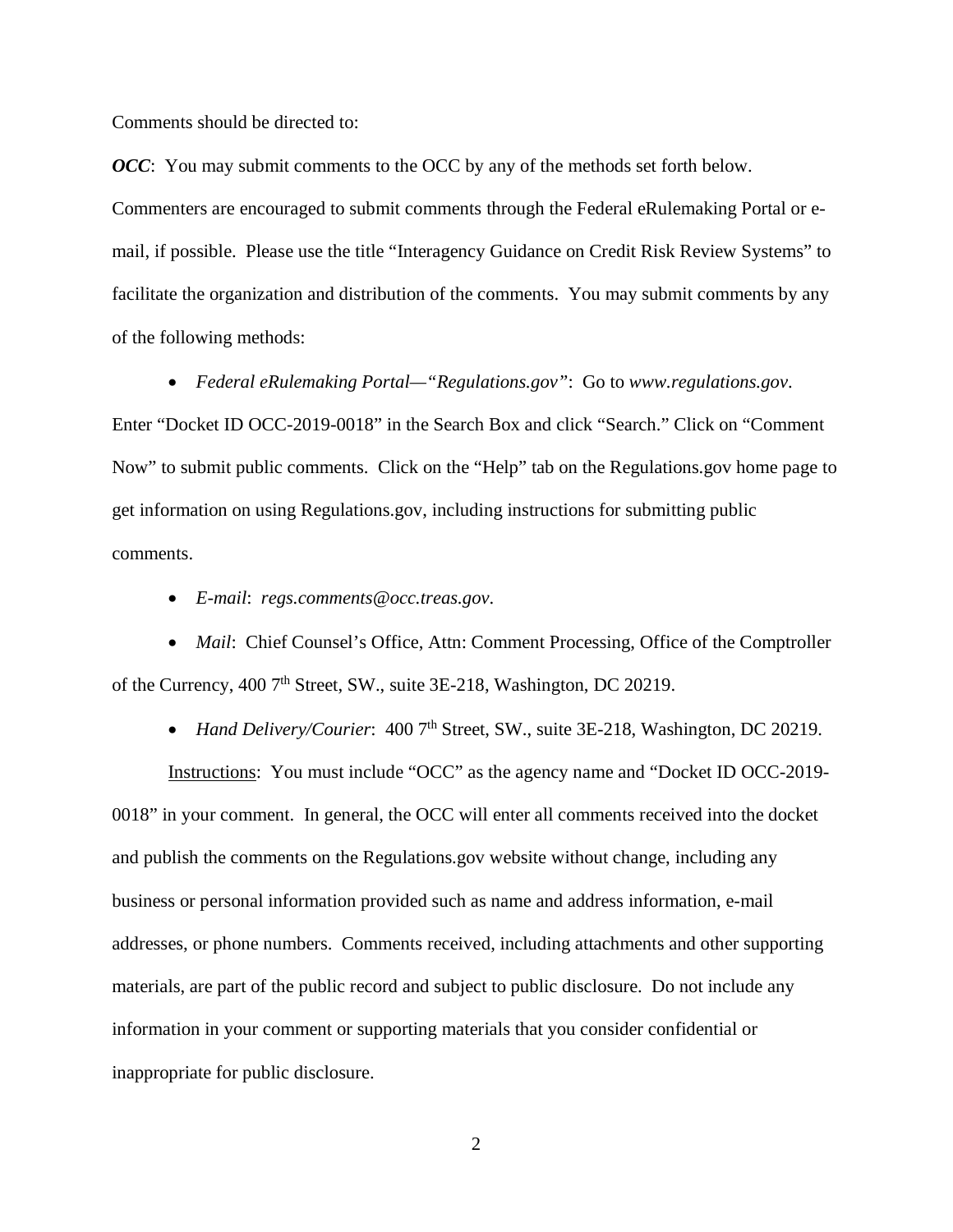You may review comments and other related materials that pertain to this rulemaking action by any of the following methods:

• *Viewing Comments Electronically*: Go to *www.regulations.gov*. Enter "Docket ID OCC-2019-0018" in the Search box and click "Search." Click on "Open Docket Folder" on the right side of the screen. Comments and supporting materials can be viewed and filtered by clicking on "View all documents and comments in this docket" and then using the filtering tools on the left side of the screen. Click on the "Help" tab on the Regulations.gov home page to get information on using Regulations.gov. The docket may be viewed after the close of the comment period in the same manner as during the comment period.

• *Viewing Comments Personally*: You may personally inspect comments at the OCC, 400 7<sup>th</sup> Street, SW., Washington, DC 20219. For security reasons, the OCC requires that visitors make an appointment to inspect comments. You may do so by calling (202) 649-6700 or, for persons who are deaf or hearing impaired, TTY, (202) 649-5597. Upon arrival, visitors will be required to present valid government-issued photo identification and submit to security screening in order to inspect comments.

*Board*: When submitting comments, please consider submitting your comments by e-mail or fax because paper mail in the Washington, DC area and at the Board may be subject to delay. You may submit comments, identified by OP-1679, by any of the following methods:

- **Agency Website:** http://www.federalreserve.gov. Follow the instructions for submitting comments at http://www.federalreserve.gov/generalinfo/foia/RevisedRegs.cfm.
- **E-mail:** regs.comments@federalreserve.gov. Include docket and RIN numbers in the subject line of the message.
- **FAX:** (202) 452-3819 or (202) 452-3102.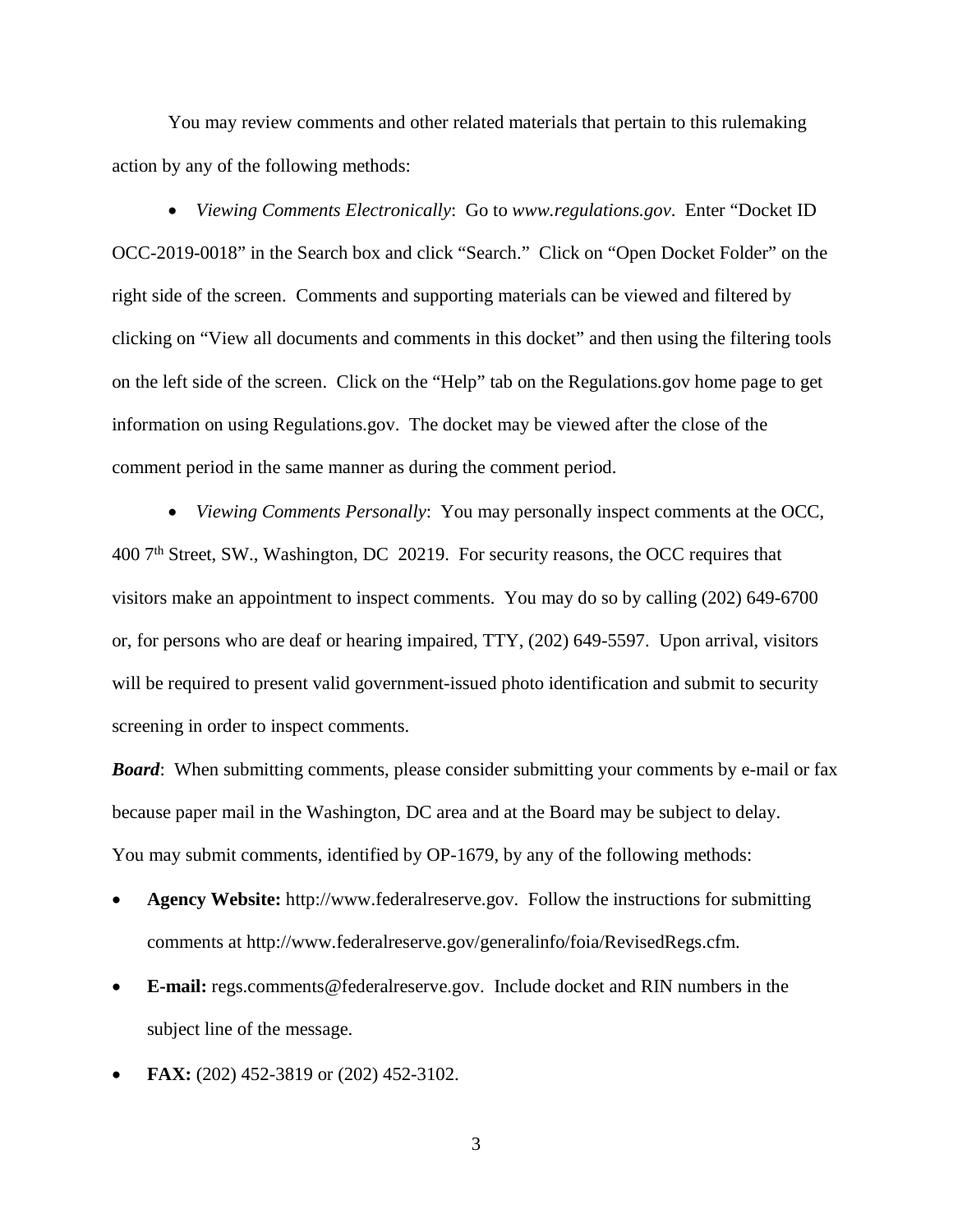• **Mail:** Ann E. Misback, Secretary, Board of Governors of the Federal Reserve System, 20th Street and Constitution Avenue, NW, Washington, DC 20551.

All public comments will be made available on the Board's website at:

[http://www.federalreserve.gov/generalinfo/foia/RevisedRegs.cfm](http://www.federalreserve.gov/generalinfo/foia/ProposedRegs.cfm) as submitted, unless modified for technical reasons or to remove personally identifiable information at the commenter's request. Accordingly, comments will not be edited to remove any identifying or contact information. Public comments may also be viewed electronically or in paper in Room 3515, 1801 K Street NW. (between 18th and 19th Streets NW.), between 9:00 a.m. and 5:00 p.m. on weekdays.

*FDIC*: You may submit comments, identified by FDIC RIN 3064-ZA09, by any of the following methods:

- **Agency Website:** https://www.fdic.gov/regulations/laws/federal/. Follow instructions for submitting comments on the Agency website.
- **Mail:** Robert E. Feldman, Executive Secretary, Attention: Comments/Legal ESS, Federal Deposit Insurance Corporation, 550 17th Street, NW, Washington, DC 20429.
- **Hand Delivery/Courier:** Comments may be hand-delivered to the guard station at the rear of the 550 17th Street NW building (located on F Street) on business days between 7:00 a.m. and 5:00 p.m.
- **Email:** *comments@FDIC.gov*. Comments submitted must include "FDIC" and "RIN 3064-ZA09" on the subject line of the message.
- **Federal eRulemaking Portal:** http://www.regulations.gov. Follow the instructions for submitting comments.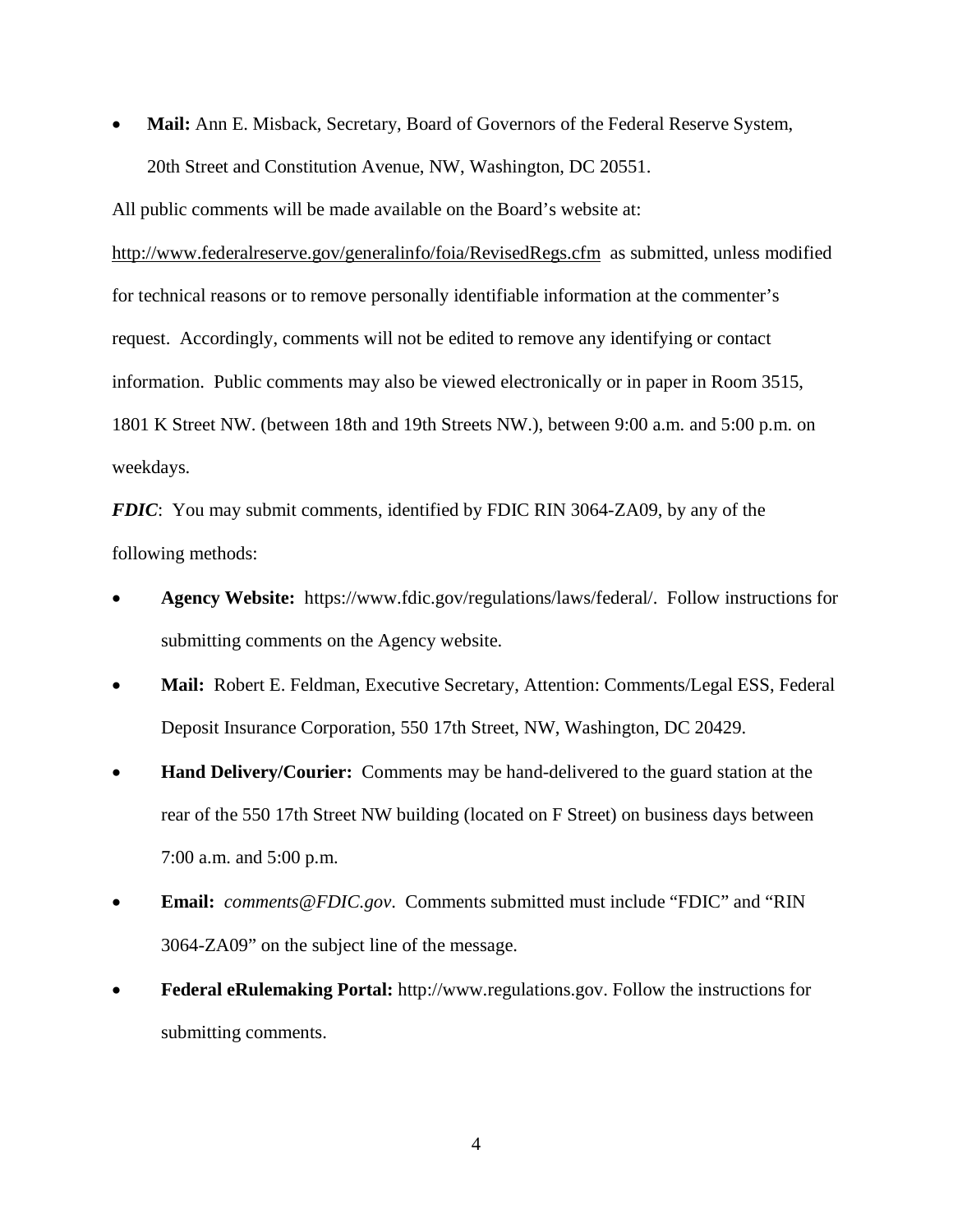• **Public Inspection:** All comments received must include "FDIC" and "RIN 3064-ZA09" for this rulemaking. All comments received will be posted without change to *http://www.fdic.gov/regulations/laws/federal/*, including any personal information provided.

*NCUA*: You may submit comments by any one of the following methods (please send comments by one method only):

- Federal rulemaking Portal: [http://www.regulations.gov.](http://www.regulations.gov/) Follow the instructions for submitting comments.
- E-mail: Address to [regcomments@ncua.gov.](mailto:regcomments@ncua.gov) Include "[Your name] Comments on "Interagency Guidance on Credit Risk Review Systems" in the e-mail subject line.
- Fax: (703) 518-6319. Use the subject line described above for e-mail.
- Mail: Address to Gerard Poliquin, Secretary of the Board, National Credit Union Administration, 1775 Duke Street, Alexandria, Virginia 22314-3428.
- Hand Delivery/Courier: Same as mail address.

Public Inspection: You can view all public comments on NCUA's Web site at

[https://www.ncua.gov/regulation-supervision/rules-regulations/proposed-pending-and-recently](https://www.ncua.gov/regulation-supervision/rules-regulations/proposed-pending-and-recently-final-regulations)[final-regulations](https://www.ncua.gov/regulation-supervision/rules-regulations/proposed-pending-and-recently-final-regulations) as submitted, except for those we cannot post for technical reasons. NCUA will not edit or remove any identifying or contact information from the public comments submitted. You may inspect paper copies of comments in NCUA's law library at 1775 Duke Street, Alexandria, Virginia 22314, by appointment weekdays between 9:00 a.m. and 3:00 p.m. To make an appointment, call (703) 518–6546 or send an e-mail to [OGCMail@ncua.gov.](mailto:OGCMail@ncua.gov)

#### **FOR FURTHER INFORMATION CONTACT:**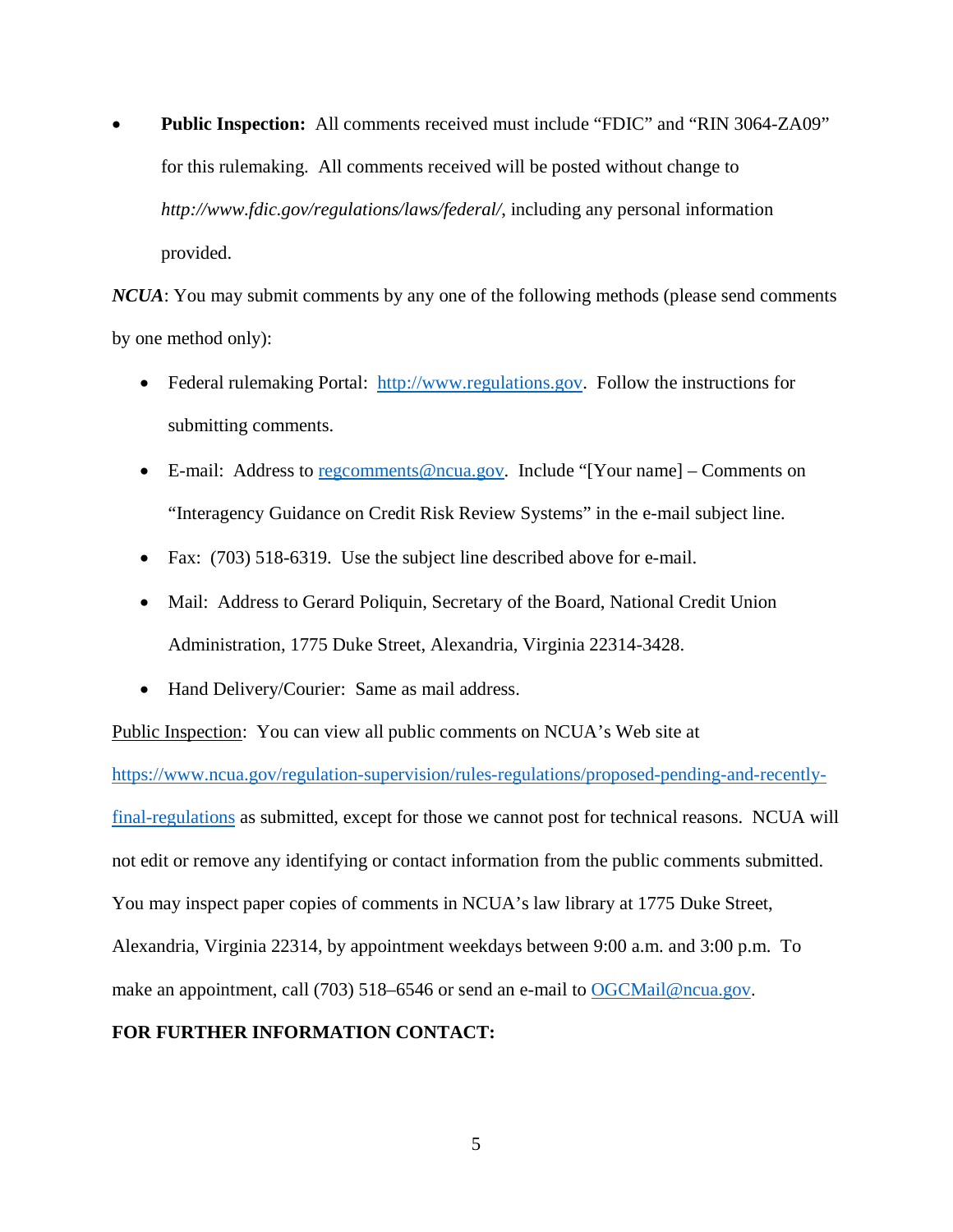*OCC*: Beth Nalyvayko, Bank Examiner, or Lou Ann Francis, Director, Commercial Credit Risk, (202) 649-6670; or Kevin Korzeniewski, Counsel, Chief Counsel's Office, (202) 649-5490. For persons who are hearing impaired, TTY, (202) 649-5597.

*Board*: Constance Horsley, Deputy Associate Director, (202) 452-5239; Virginia Gibbs,

Manager, (202) 452-2521; or Carmen Holly, Lead Financial Institution Policy Analyst (202)

973-6122, the Division of Supervision and Regulation; or Alyssa O'Connor, Attorney, Legal Division, (202) 452-3886, Board of Governors of the Federal Reserve System, 20th and C Streets NW, Washington, DC 20551

*FDIC*: Thomas F. Lyons, Chief, Policy & Program Development, [tlyons@fdic.gov](mailto:tlyons@fdic.gov) (202) 898-6850); George J. Small, Senior Examination Specialist, Risk Management Policy, [gsmall@fdic.gov](mailto:gsmall@fdic.gov) (917) 320-2750, Risk Management Supervision; Ann M. Adams, Senior Examination Specialist, Risk Management Policy, [annadams@fdic.gov](mailto:annadams@fdic.gov) (347) 751-2469, Risk Management Supervision; or Andrew B. Williams II, Counsel, [andwilliams@fdic.gov;](mailto:andwilliams@fdic.gov) (202) 898-3581), Supervision and Legislation Branch, Legal Division, Federal Deposit Insurance Corporation; 550 17th Street, NW, Washington, DC 20429.

*NCUA*: Vincent H. Vieten, Senior Credit Specialist (703) 518-6618; Uduak Essien, Director (703) 518-6399, Division of Credit Markets; or Ian Marenna, Associate General Counsel (703) 518-6554, Office of General Counsel.

#### **SUPPLEMENTARY INFORMATION:**

#### **I. Background**

The agencies' current credit risk review guidance is contained in Attachment 1 - Loan Review Systems–of the *Interagency Policy Statement on the Allowance for Loan and Lease*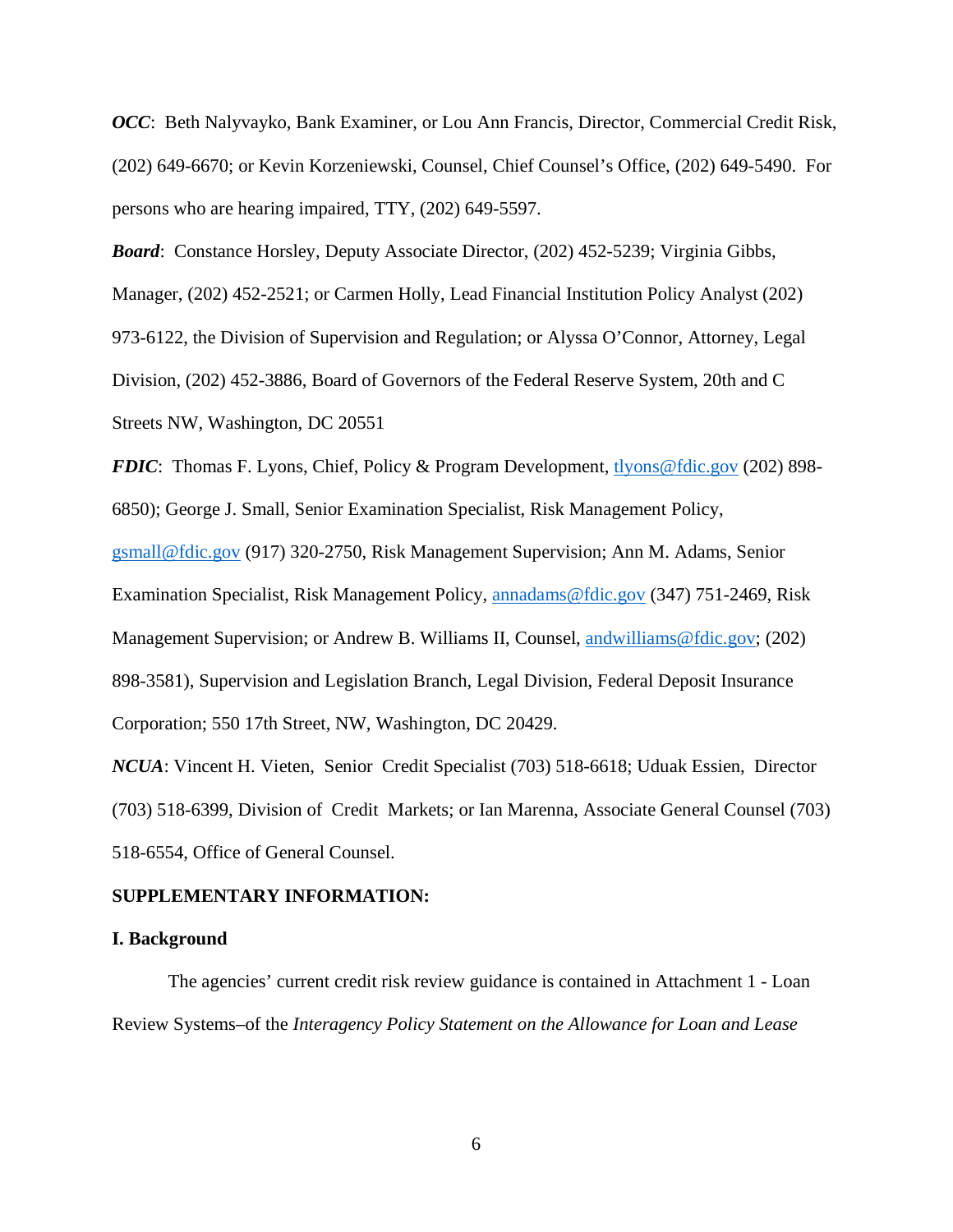*Losses (ALLL)* (2006 attachment 1).<sup>1</sup> The agencies are proposing to update that guidance to reflect the current expected credit losses methodology (CECL).<sup>[2](#page-6-1)</sup> Further, the agencies recognize that credit risk review systems have a broader application in risk management programs than just providing information on the collectibility of an institution's loan portfolio for determining an appropriate level for the ACLs or Allowance for Loan and Lease Losses (ALLL), as applicable. Therefore, the agencies are proposing to issue guidance on credit risk review systems as a standalone guidance document and accordingly rescind the 2006 attachment 1. The proposed guidance on credit risk review will continue to be applicable to all supervised institutions.

#### **II. Overview of the Proposed Interagency Guidance on Credit Risk Review Systems**

The proposed guidance aligns with the *Interagency Guidelines Establishing Standards for Safety and Soundness* (Guidelines)<sup>[3](#page-6-2)</sup> which sets out safety and soundness standards for insured depository institutions to establish a system for independent, ongoing credit risk review, and including regular communication to its management and board of directors regarding the institution's loan portfolio performance.<sup>[4](#page-6-3)</sup> This guidance is appropriate for all institutions<sup>[5](#page-6-4)</sup> and describes a broad set of practices that can occur either within a dedicated unit or multiple units

<span id="page-6-0"></span><sup>&</sup>lt;sup>1</sup> See OCC Bulletin 2006-47 (December 13, 2006); FDIC Financial Institution Letter FIL-105-2006 (December 13, 2006); Federal Reserve Supervision and Regulation (SR) letter 06-17 (December 13, 2006); NCUA Accounting Bulletin No. 06-01 (December 2006).

<span id="page-6-1"></span><sup>2</sup> The Financial Accounting Standards Board's (FASB's) Accounting Standards Update 2016-13, *Financial Instruments—Credit Losses (Topic 326): Measurement of Credit Losses on Financial Instruments* and subsequent amendments issued since June 2016 are codified in Accounting Standards Codification (ASC) Topic 326, *Financial Instruments – Credit Losses* (FASB ASC Topic 326). FASB ASC Topic 326 revises the accounting for the allowances for credit losses (ACLs) and introduces CECL. The proposed guidance on CECL is contained in a separate notice published in today's **Federal Register**.

<span id="page-6-2"></span>separate notice published in today's **Federal Register**. 3 12 CFR part 30, Appendix A (OCC); 12 CFR part 208 Appendix D-1 (Board); and 12 CFR part 364 Appendix A (FDIC). See Part 723 of the NCUA Rules and Regulations.

<span id="page-6-4"></span><span id="page-6-3"></span><sup>4</sup> For foreign banking organization branches, agencies, or subsidiaries not operating under single governance in the United States, the U.S. risk committee would serve in the role of the board of directors for purposes of this guidance. <sup>5</sup> For purposes of this guidance, regulated institutions are those supervised by the following agencies: the Board of Governors of the Federal Reserve System (Board), the Federal Deposit Insurance Corporation (FDIC), the National Credit Union Administration (NCUA), and the Office of the Comptroller of the Currency (OCC).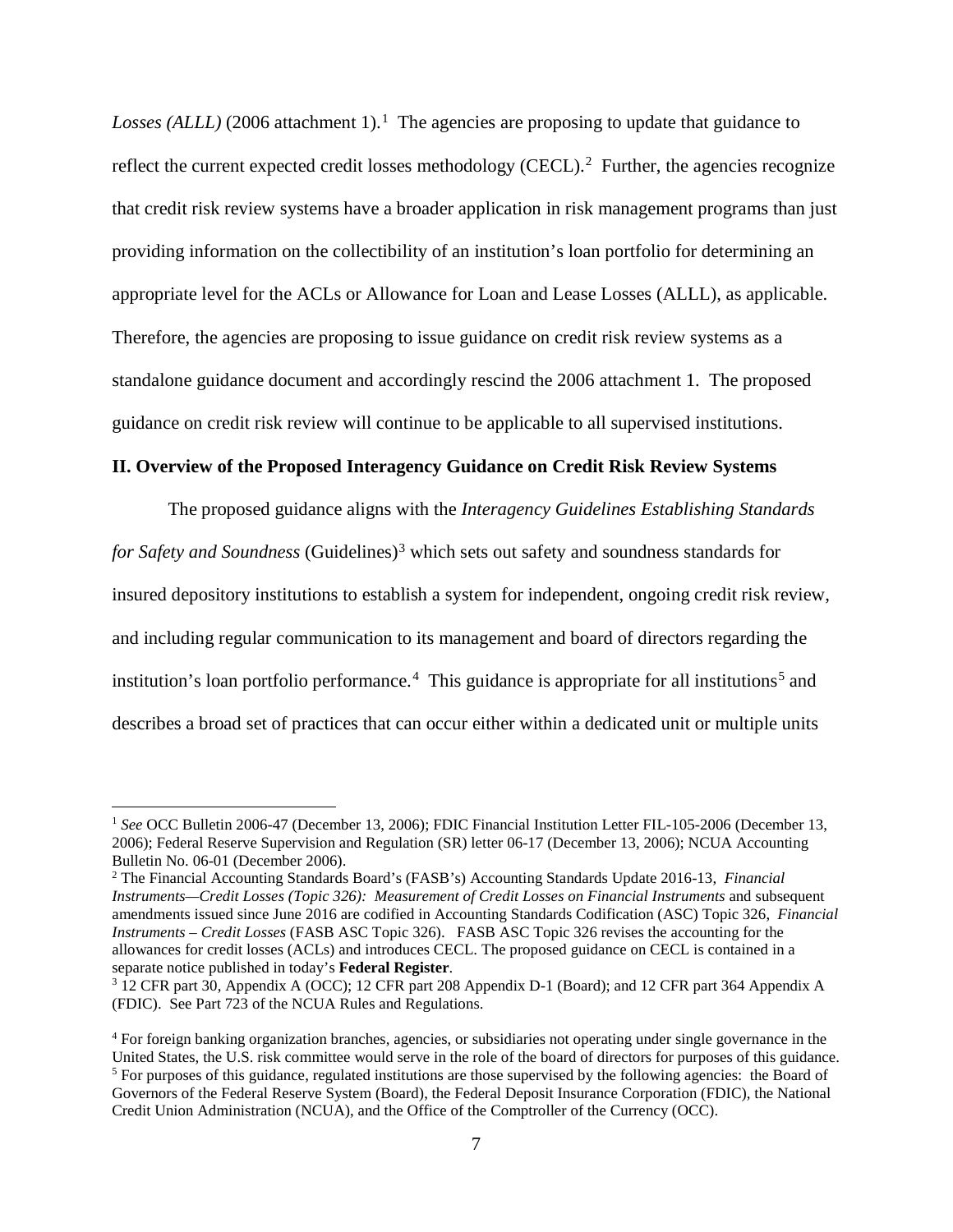throughout an institution to form a credit risk review system consistent with safe-and-sound lending practices and the Guidelines. This guidance outlines principles for use in developing and maintaining an effective credit risk review system. The nature of credit risk review systems typically varies based on an institution's size, complexity, loan types, risk profile, and risk management practices. Therefore, the proposed guidance attempts to highlight principles that can be scaled to an institution's loan activity.

The proposed guidance incorporates and updates the principles enumerated in 2006 attachment 1 and reaffirms the key elements of an effective credit risk review system, including qualifications and independence of credit risk review personnel; the frequency, scope and depth of reviews; and the review of findings and follow-up; communication, and distribution of results. The proposed guidance includes updates to reflect current industry credit review practices and examples of credit risk review procedures and methods to help ensure a proper degree of independence for small institutions. The proposed guidance also outlines characteristics of an effective credit risk rating framework, including the factors used to assign ratings to promote an effective risk review by qualified, independent parties. As described in the proposed guidance, independence from the lending function is an important characteristic for personnel who assess credit risks, develop the credit review plan, and follow-up on review findings.

The proposed guidance discusses various criteria for consideration in determining the scope of a risk-based loan review, including factors such as loan size, credit information, borrower relationship, concentration levels, performance, and other risk indicators. Further, it articulates expectations for communicating review results. The proposed guidance also discusses resolving risk rating differences between loan officers and credit risk review personnel;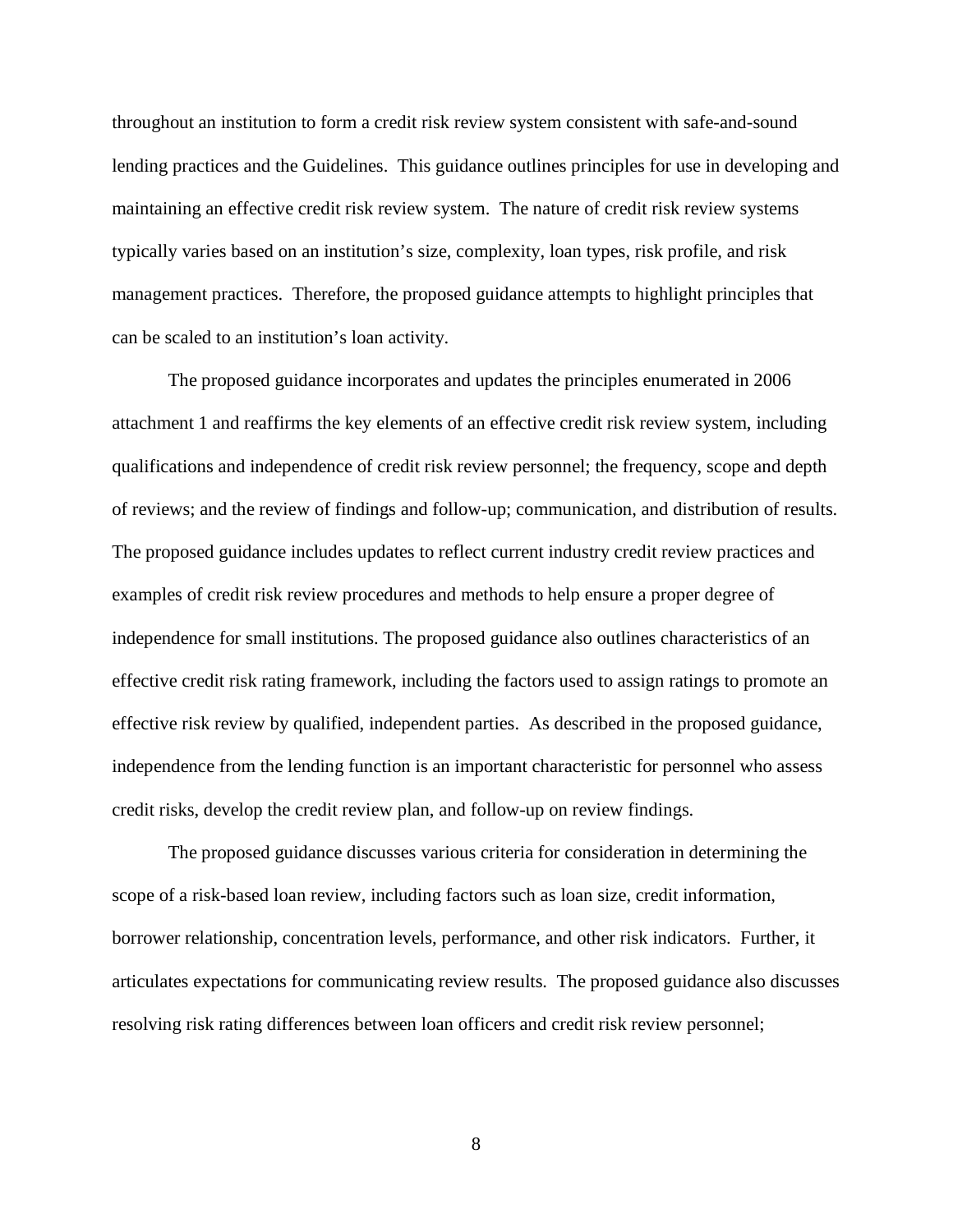conducting discussions with appropriate loan officers and department managers; and obtaining management responses for corrective action to address credit risk review findings.

#### **III. Request for Comment**

The agencies request comments on all aspects of this proposed guidance, including, but not limited to, those set forth below.

*Question 1: To what extent does the proposed credit review guidance reflect current sound practices for an institution's credit risk review activities? What elements should be added or removed, and why?*

*Question 2: To what extent is the proposed credit review guidance appropriate for institutions of all asset sizes? What elements should be added or removed for institutions of differing sizes, and why?*

*Question 3: What if any additional factors should the agencies consider incorporating into the guidance to help achieve a sufficient degree of independence and why? To what extent does the approach described for small or rural institutions with fewer resources or employees provide for an appropriate degree of independence in the credit review function? What if any modifications should the agencies consider and why?*

#### **IV.The Paperwork Reduction Act**

In accordance with the requirements of the Paperwork Reduction Act of 1995 (PRA),<sup>[6](#page-8-0)</sup> the agencies may not conduct or sponsor, and the respondent is not required to respond to, an information collection unless it displays a currently valid Office of Management and Budget (OMB) control number.

<span id="page-8-0"></span> $\frac{1}{6}$ 44 U.S.C. 3501-3521.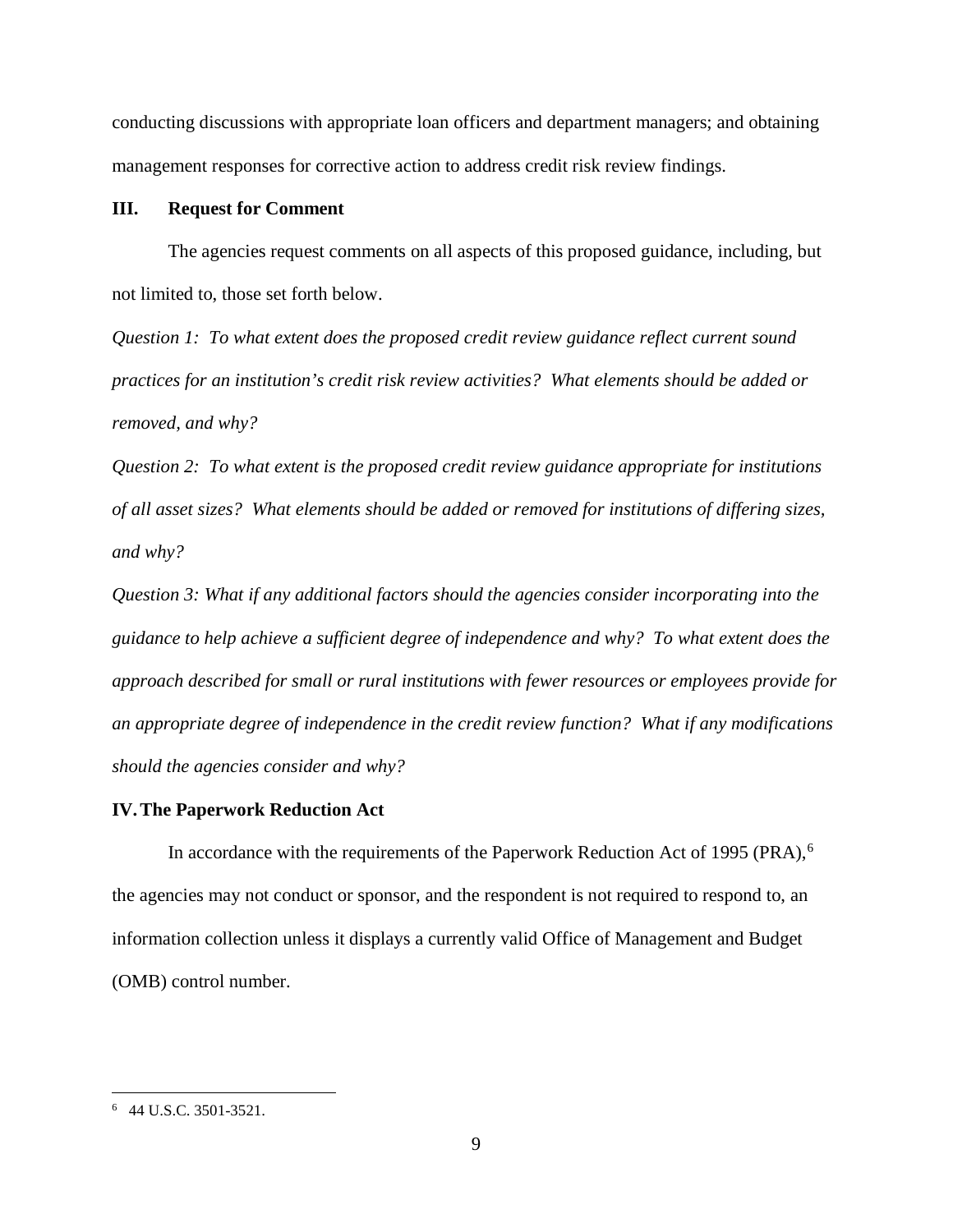The proposed guidance will not create any new or revise any existing collections of information under the PRA. Therefore, no information collection request will be submitted to the OMB for review.

#### **V. Proposed Guidance**

The text of the proposed guidance is as follows:

## **INTERAGENCY GUIDANCE ON CREDIT RISK REVIEW SYSTEMS Introduction**

#### The *Interagency Guidelines Establishing Standards for Safety and Soundness*

 $(Guidelines)^{1}$  $(Guidelines)^{1}$  $(Guidelines)^{1}$  underscore the critical importance of credit risk review and set safety and soundness standards for insured depository institutions to establish a system for independent, ongoing credit risk review, and for appropriate communication to its management and board of directors.<sup>2</sup> This guidance, which aligns with the Guidelines, is appropriate for all institutions<sup>[3](#page-9-2)</sup> and describes a broad set of practices that can be used either within a dedicated unit or across multiple units throughout an institution to form a credit risk review system that is consistent with safe-and-sound lending practices. This guidance outlines principles that an institution should consider in developing and maintaining an effective credit risk review system.

#### **Overview of Credit Risk Review Systems**

<span id="page-9-0"></span> $\frac{1}{1}$ <sup>1</sup> 12 CFR part 30, Appendix A (OCC); 12 CFR part 208 Appendix D-1 (Board); and 12 CFR part 364 Appendix A (FDIC). Part 723 of NCUA Rules and Regulations.

<span id="page-9-2"></span><span id="page-9-1"></span><sup>&</sup>lt;sup>2</sup> For foreign banking organization branches, agencies, or subsidiaries not operating under single governance in the United States, the U.S. risk committee would serve in the role of the board of directors for purposes of this guidance. <sup>3</sup> For purposes of this guidance, regulated institutions are those supervised by the following agencies: the Board of Governors of the Federal Reserve System (Board), the Federal Deposit Insurance Corporation (FDIC), the National Credit Union Administration (NCUA), and the Office of the Comptroller of the Currency (OCC) hereafter referred to as the "agencies."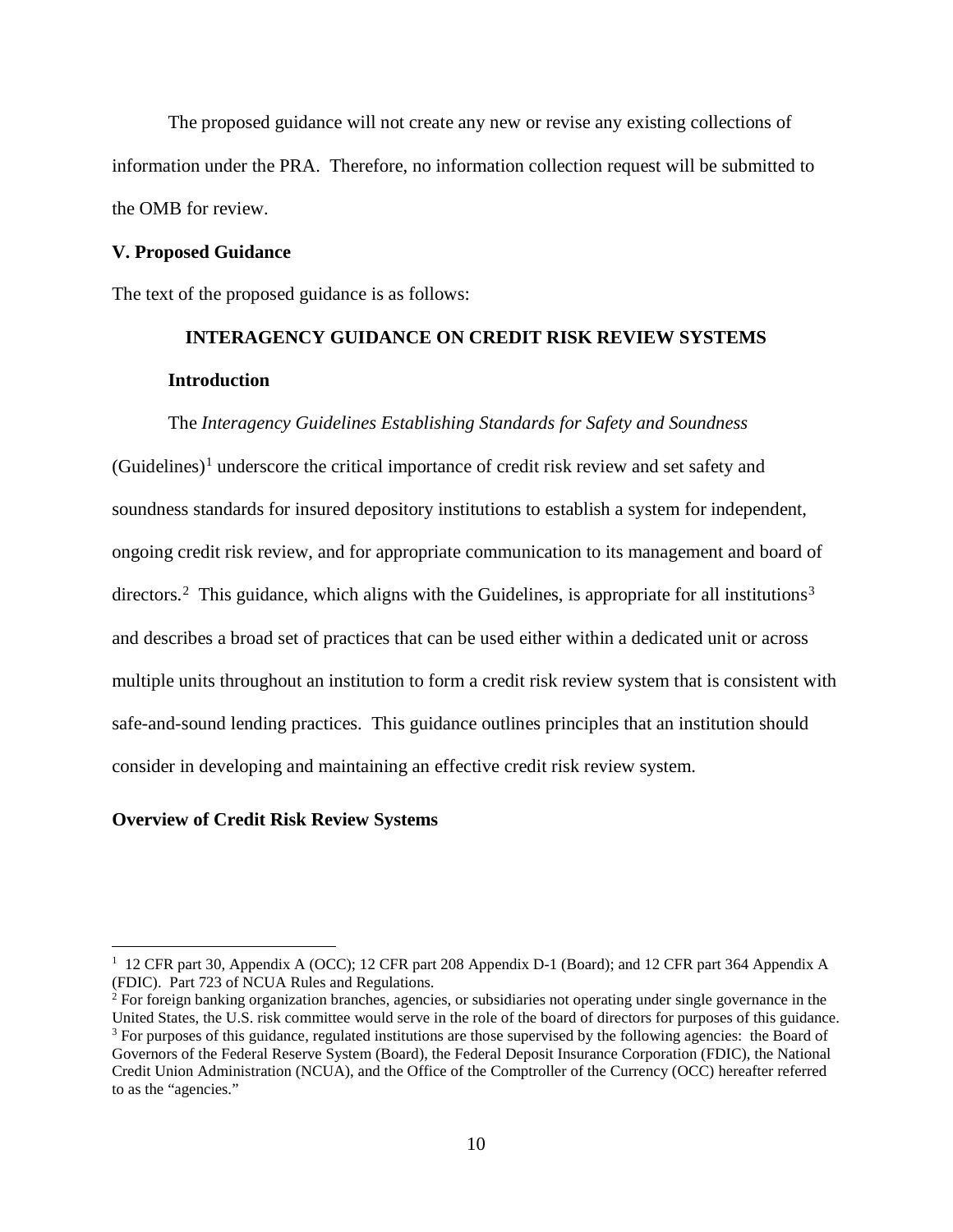The nature of credit risk review systems<sup>[4](#page-10-0)</sup> varies based on an institution's size,

complexity, loan types, risk profile, and risk management practices. For example, in smaller or less complex institutions, a credit risk review system may include qualified members of the staff, including loan officers, other officers, or directors, who are independent of the credits being assessed. In larger or more complex institutions, a credit risk review system may include components of a dedicated credit risk review function that are independent of the institution's lending function. A credit risk review system may also include various responsibilities assigned to credit underwriting, loan administration, a problem loan workout group, or other organizational units of an institution. Among other responsibilities, these groups may administer the internal problem loan reporting process, maintain the integrity of the credit risk rating process, confirm that timely and appropriate changes are made to loan risk ratings, and support the quality of information used to estimate the Allowance for Credit Losses (ACL) or the Allowance for Loan and Lease Losses, (ALLL), as applicable.<sup>[5](#page-10-1)</sup> Additionally, some or all of the credit risk review function may be outsourced to a qualified third party.

<span id="page-10-0"></span> <sup>4</sup> The credit risk review function is not intended to be performed by an institutions' internal audit function. However, as discussed in the agencies' March 2003 *Interagency Policy Statement on the Internal Audit Function and its Outsourcing* (2003 policy statement), some institutions coordinate the internal audit function with several risk monitoring functions, such as the credit risk review function. The 2003 policy statement states that coordination of credit risk review with the internal audit function can facilitate the reporting of material risk and control issues to the audit committee, increase the overall effectiveness of these monitoring functions, better utilize available resources, and enhance the institution's ability to comprehensively manage risk. However, an effective internal audit function maintains the ability to independently audit the credit risk review function. (The NCUA was not an issuing agency of the 2003 policy statement.)

<span id="page-10-1"></span><sup>&</sup>lt;sup>5</sup> Credit risk review may be referred to as loan review, credit review, asset quality review, or another name as chosen by an institution. The role of and expectations for credit risk review as discussed in this document are distinct from the roles and expectations for other groups within an institution that are also responsible for monitoring, managing and reporting credit risk. Examples may be those involved with lending functions, independent risk management, loan work outs, and accounting. Each institution indicates in its own policies and procedures the specific roles and responsibilities of these different groups, including separation of duties. A credit risk review unit, or individuals serving in that role, can rely on information provided by other units in developing its own independent assessment of credit risk in loan portfolios, but should critically evaluate such information to maintain its own view, and not rely exclusively on such information.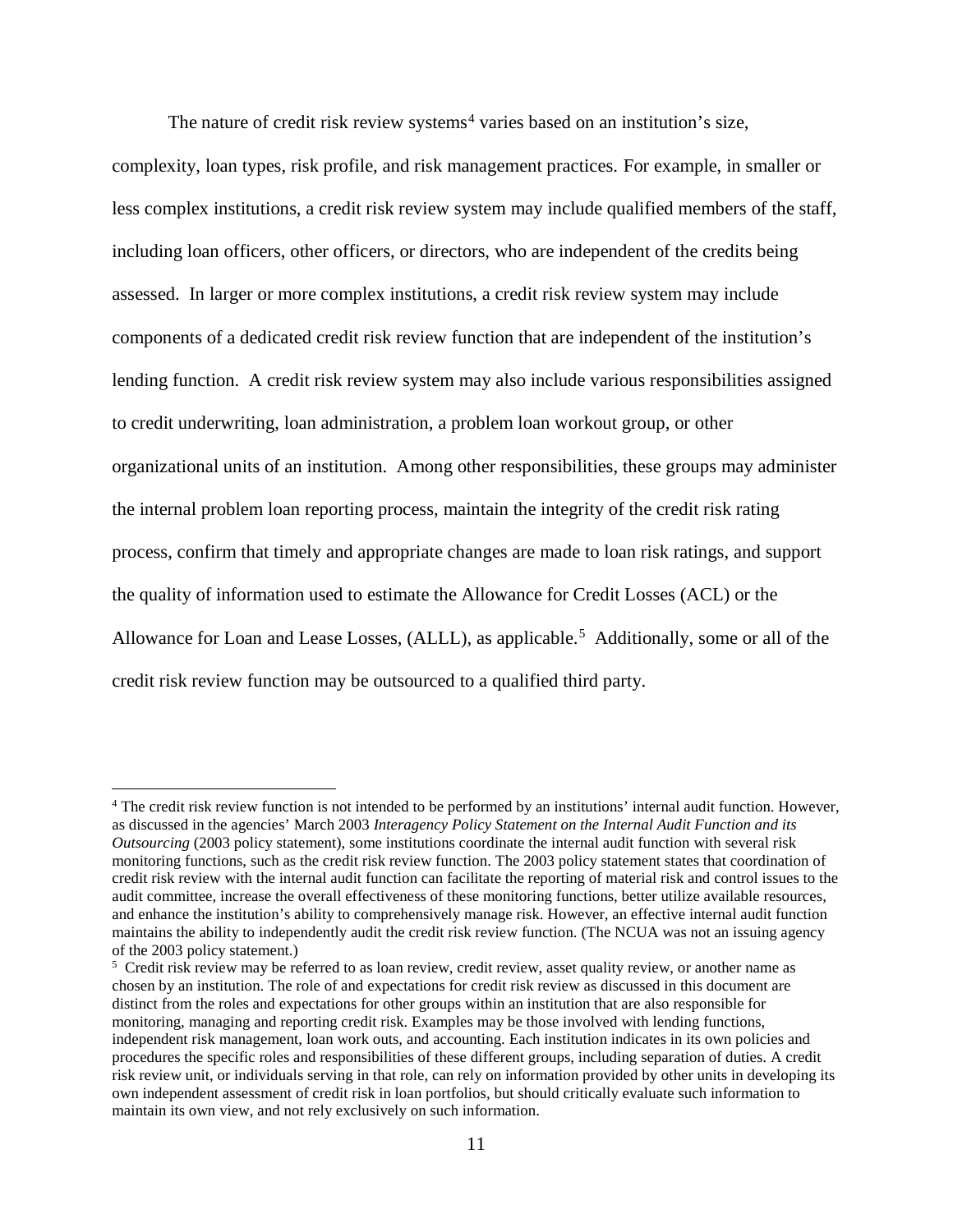Regardless of the structure, an effective credit risk review system accomplishes the following objectives:

- Promptly identifies loans with actual and potential credit weaknesses so that timely action can be taken to strengthen credit quality and minimize losses.
- Appropriately validates and, if necessary, adjusts risk ratings, especially for those loans with potential or well-defined credit weaknesses that may jeopardize repayment.
- Identifies relevant trends that affect the quality of the loan portfolio and highlights segments of the loan portfolio that are potential problem areas.
- Assesses the adequacy of and adherence to internal credit policies and loan administration procedures and monitors compliance with applicable laws and regulations.
- Evaluates the activities of lending personnel, including their compliance with lending policies and the quality of their loan approval, monitoring, and risk assessment.
- Provides management and the board of directors with an objective, independent, and timely assessment of the overall quality of the loan portfolio.
- Provides management with accurate and timely credit quality information for financial and regulatory reporting purposes, including the determination of appropriate ACL or ALLL, as applicable.

#### **Credit Risk Rating (or Grading) Framework**

The foundation for any effective credit risk review system is accurate and timely risk ratings to assess credit quality and identify or confirm problem loans. An effective credit risk rating framework includes the monitoring of individual loans and retail portfolios, or segments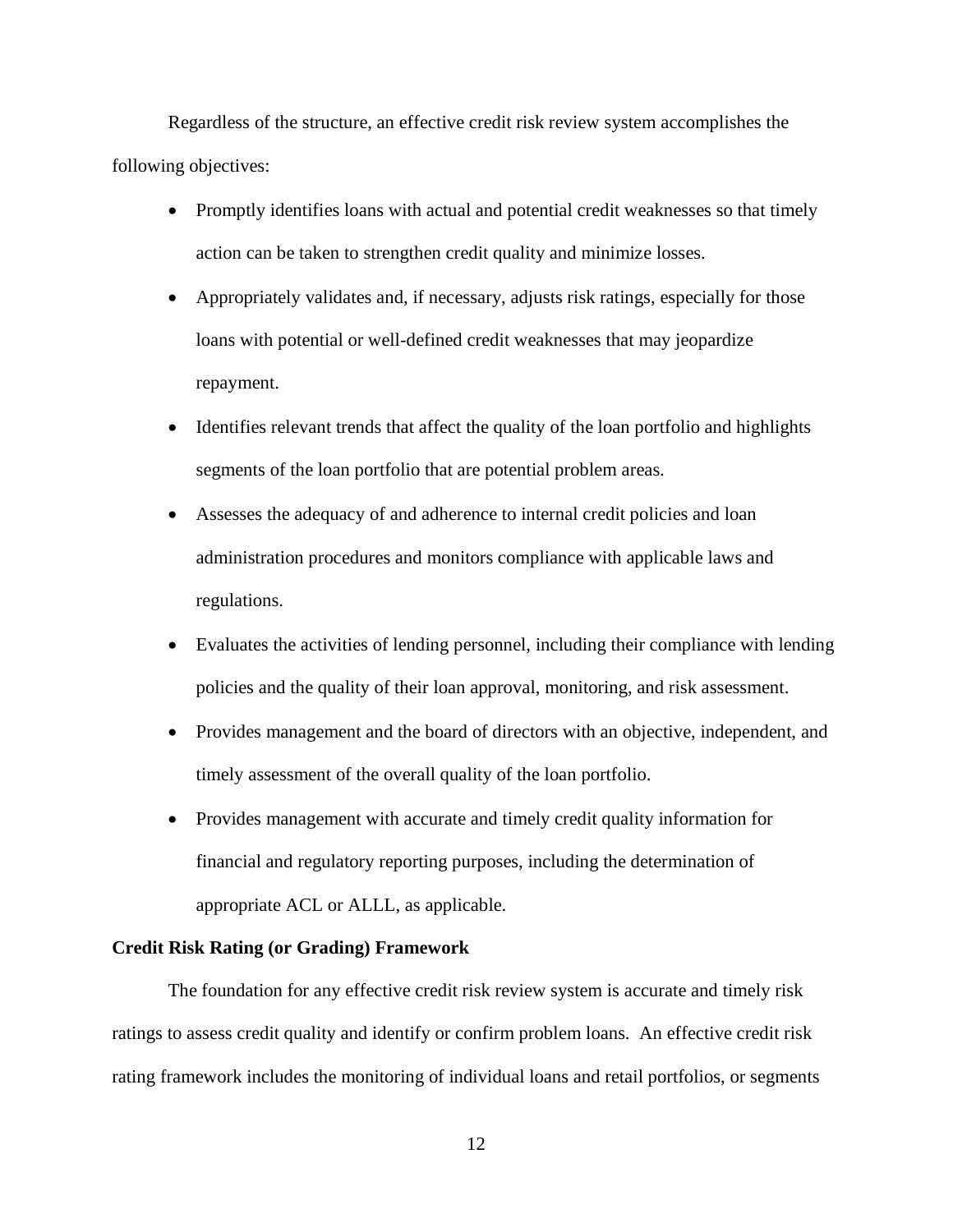thereof, with similar risk characteristics. An effective framework also provides important information on the collectibility of the portfolio for use in the determination of an appropriate ACL or ALLL, as applicable. Further, an effective framework generally places primary reliance on the lending staff to assign accurate and timely risk ratings and identify emerging loan problems. However, given the importance of the credit risk rating framework, the lending personnel's assignment of particular risk ratings is typically subject to review by qualified and independent: (i) peers, managers, or loan committee(s); (ii) part-time or full-time employee(s); (iii) internal departments staffed with credit review specialists; or (iv) external credit review consultants. A risk rating review that is independent of the lending function and approval process can provide a more objective assessment of credit quality.[6](#page-12-0) 

An effective credit risk rating framework includes the following attributes:

• A formal credit risk rating system in which the ratings reflect the risk of default and credit losses, and for which a written description of the credit risk framework is maintained, including a discussion of the factors used to assign appropriate risk ratings to individual loans and retail portfolios, or segments thereof, with similar risk characteristics. [7](#page-12-1)

<span id="page-12-1"></span><span id="page-12-0"></span> <sup>6</sup> Small or rural institutions that have few resources or employees may adopt modified credit risk review procedures and methods to achieve a proper degree of independence. For example, in the review process, such an institution may use qualified members of the staff, including loan officers, other officers, or directors, who are not involved with originating or approving the specific credits being assessed and whose compensation is not influenced by the assigned risk ratings. It is appropriate to employ such modified procedures when more robust procedures and methods are impractical. Institution management should have reasonable confidence that the personnel chosen will be able to conduct reviews with the needed independence despite their position within the loan function.  $^7$  A bank or savings association may have a credit risk rating framework that differs from the framework for loan classifications used by the federal banking agencies. Such banks and savings associations should maintain documentation that translates their risk ratings into the regulatory classification framework used by the federal banking agencies. This documentation will enable examiners to reconcile the totals for the various loan classifications or risk ratings under the institution's system to the federal banking agencies' categories contained in the Uniform Agreement on the Classification and Appraisal of Securities Held by Depository Institutions Attachment 1 – Classification Definitions (OCC: OCC Bulletin 2013-28; Board: SR Letter 13-18; and FDIC: FIL-51-2013). The NCUA does not require credit unions to adopt a uniform regulatory classification system. Risk rating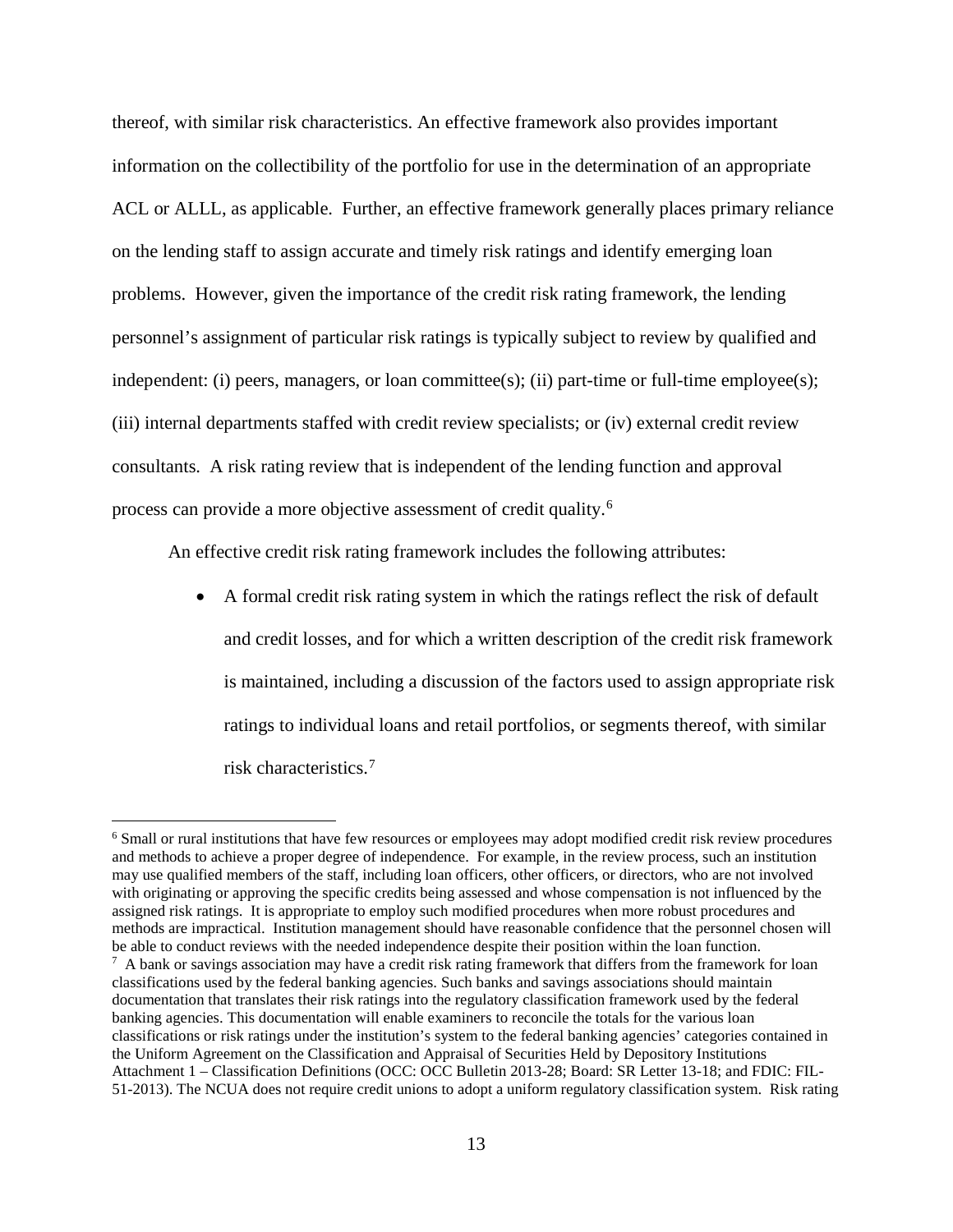- Identification or grouping of loans that warrant the special attention of management or other designated "watch lists" of loans that management is more closely monitoring.[8](#page-13-0)
- Clear explanation of why particular loans warrant the special attention of management or have received an adverse risk rating.
- Evaluation of the effectiveness of approved workout plans.
- A method for communicating direct, periodic, and timely information to the institution's senior management and the board of directors or appropriate board committee on the status of loans identified as warranting special attention or adverse classification, and the actions taken by management to strengthen the credit quality of those loans.
- Information on the institution's historical loss experience for each segment of the loan portfolio.<sup>[9](#page-13-1)</sup>

#### **Elements of an Effective Credit Risk Review System**

An effective credit risk review system starts with a written credit risk review policy<sup>[10](#page-13-2)</sup> that is reviewed and approved at least annually by the institution's board of directors or appropriate board committee to evidence its support of, and commitment to, maintaining an effective system. Effective policies include a description of the overall risk rating framework, and establish

 $\overline{a}$ 

guidance for credit unions is set forth in NCUA letters to credit unions 10-CU-02, "Current Risks in Business Lending and Sound Risk Management Practices," issued January 2010 and 10-CU-03, "Concentration Risk," issued March 2010. *See also* the Commercial and Member Business Loans section of the NCUA Examiner's Guide (Commercial and Member Business Loans > Credit Risk Rating Systems).

<span id="page-13-0"></span><sup>8</sup> In addition to loans designated as "watch list," this identification typically includes loans rated special mention, substandard, doubtful or loss.

<span id="page-13-1"></span><sup>9</sup> In particular, institutions with large and complex loan portfolios typically maintain records of their historical loss experience for credits in each of the categories in their risk rating framework. For banks and savings associations, these categories are either those used by, or those that can be translated into those used by, the federal banking agencies.

<span id="page-13-2"></span><sup>&</sup>lt;sup>10</sup> See the Guidelines.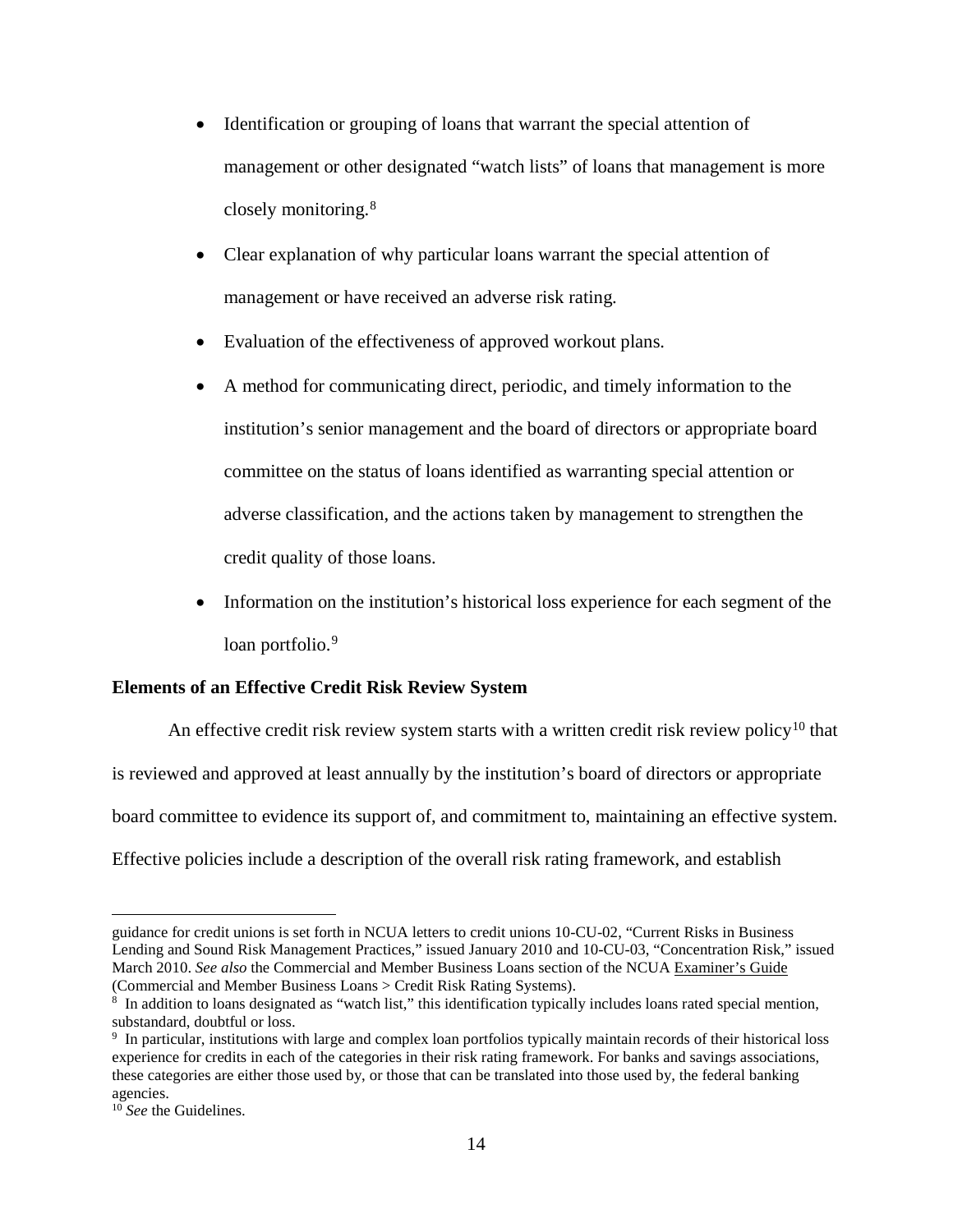responsibilities for loan review based on the portfolio being assessed. An effective credit risk review policy addresses the following elements, described in more detail below: the qualifications and independence of credit risk review personnel; the frequency, scope, and depth of reviews; the review of findings and follow-up; and communication and distribution of results. Qualifications of Credit Risk Review Personnel

An effective credit risk review function is staffed with personnel who are qualified based on their level of education, experience, and extent of formal credit training. Qualified personnel are knowledgeable in both sound lending practices and the institution's lending guidelines for the types of loans offered by the institution. The level of experience and expertise for all personnel involved in the credit risk review process is expected to be commensurate with the nature of the risk and complexity of the portfolios. In addition, qualified credit risk review personnel possess knowledge of relevant laws, regulations, and supervisory guidance.

#### Independence of Credit Risk Review Personnel

An effective credit risk review system uses both the initial identification of emerging problem loans by loan officers and other line staff, and an assessment of loans by personnel independent of the credit approval process. Placing primary responsibility on loan officers, risk officers, and line staff is important for continuous portfolio analysis and prompt identification and reporting of problem loans. Because of frequent contact with borrowers, loan officers and line staff can usually identify potential problems before they become apparent to others. However, institutions should be careful to avoid over-reliance on loan officers and line staff for identification of problem loans. An independent assessment of risk is achieved when personnel who perform the loan review do not have control over the loan and are not part of, or influenced by individuals associated with, the loan approval process.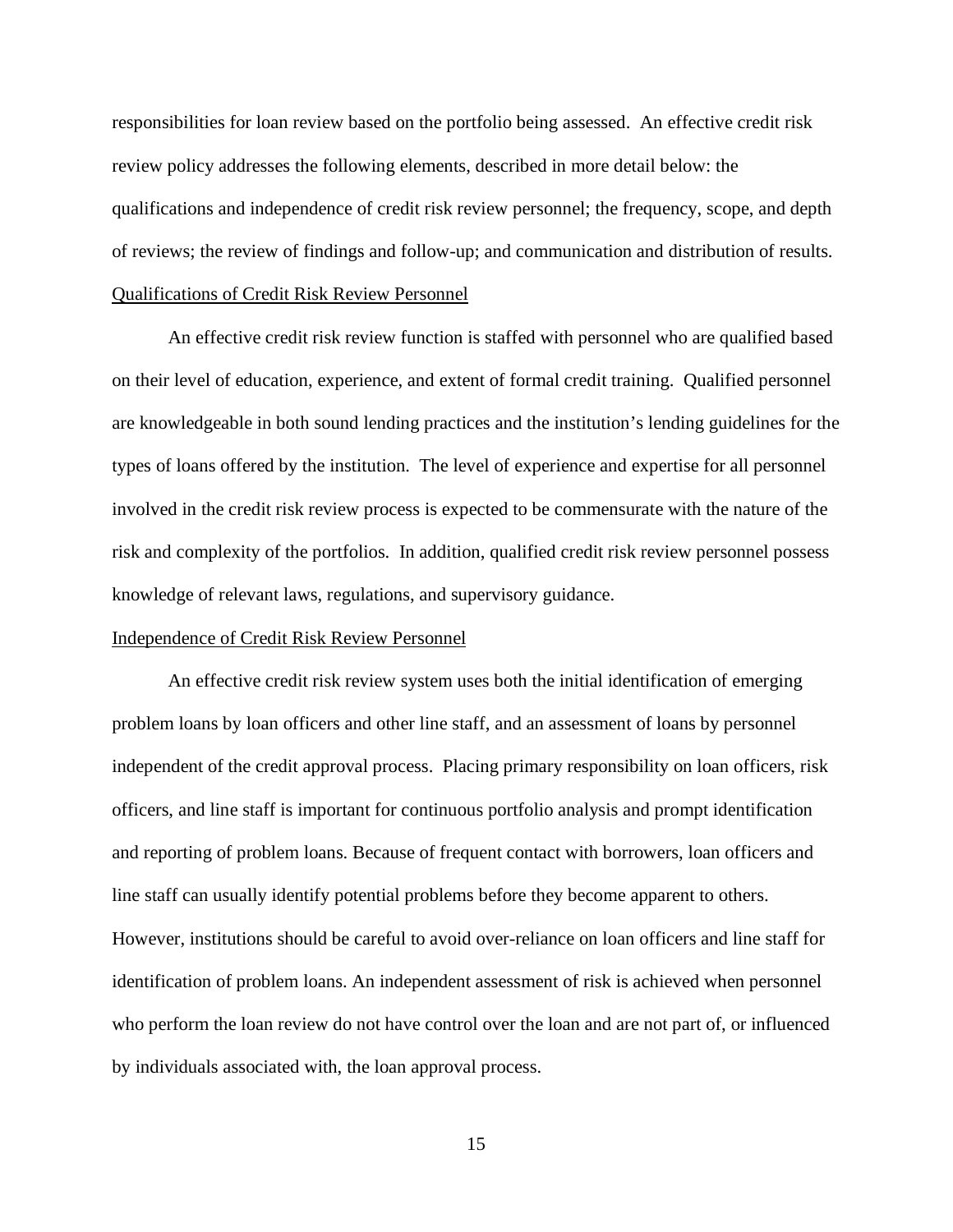While a larger institution may establish a separate department staffed with credit review specialists, cost and volume considerations may not justify such a system in a smaller institution. For example, in the review process, smaller institutions may use an independent committee of outside directors or qualified members of the staff, including loan officers, other officers, or directors, who are not involved with originating or approving the specific credits being assessed and whose compensation is not influenced by the assigned risk ratings. Whether or not the institution has a dedicated credit risk review department, it is prudent for the credit risk review function to report directly to the institution's board of directors or a committee thereof, consistent with safety and soundness standards. Senior management may be responsible for appropriate administrative functions provided such an arrangement does not compromise the independence of the credit risk review function.

The institution's board of directors, or a committee thereof, may outsource the credit risk review function to an independent third party.<sup>[11](#page-15-0)</sup> However, the responsibility for maintaining a sound credit risk review process remains with the institution's board of directors. In any case, institution personnel who are independent from the lending function typically assess risks, develop the credit risk review plan, and verify appropriate follow-up of findings. Outsourcing of the credit risk review function to the institution's external auditor requires additional independence considerations.<sup>[12](#page-15-1)</sup>

<span id="page-15-0"></span> $11$  For a discussion of the expectations for institutions that use outside service providers, refer to SR letter 13-19/CA letter 13-21, "Guidance on Managing Outsourcing Risk," issued by the Board on December 5, 2013; FIL-44-2008, "Guidance for Managing Third-Party Risk," issued by the FDIC on June 6, 2008; and OCC Bulletin 2013-29, "Third-Party Relationships: Risk Management Guidance," issued by the OCC on October 30, 2013. For credit unions, refer to NCUA letters to credit unions 01-CU-20 "Due Diligence over Third Party Service Providers," issued November 2001 and 07-CU-13 "Evaluating Third Party Relationships" issued December 2007.

<span id="page-15-1"></span> $12$  For further information with respect to restrictions for external auditors performing internal bank functions, refer to the Interagency Policy Statement on the Internal Audit Function and its Outsourcing, Part III Independence of the Independent Public Accountant.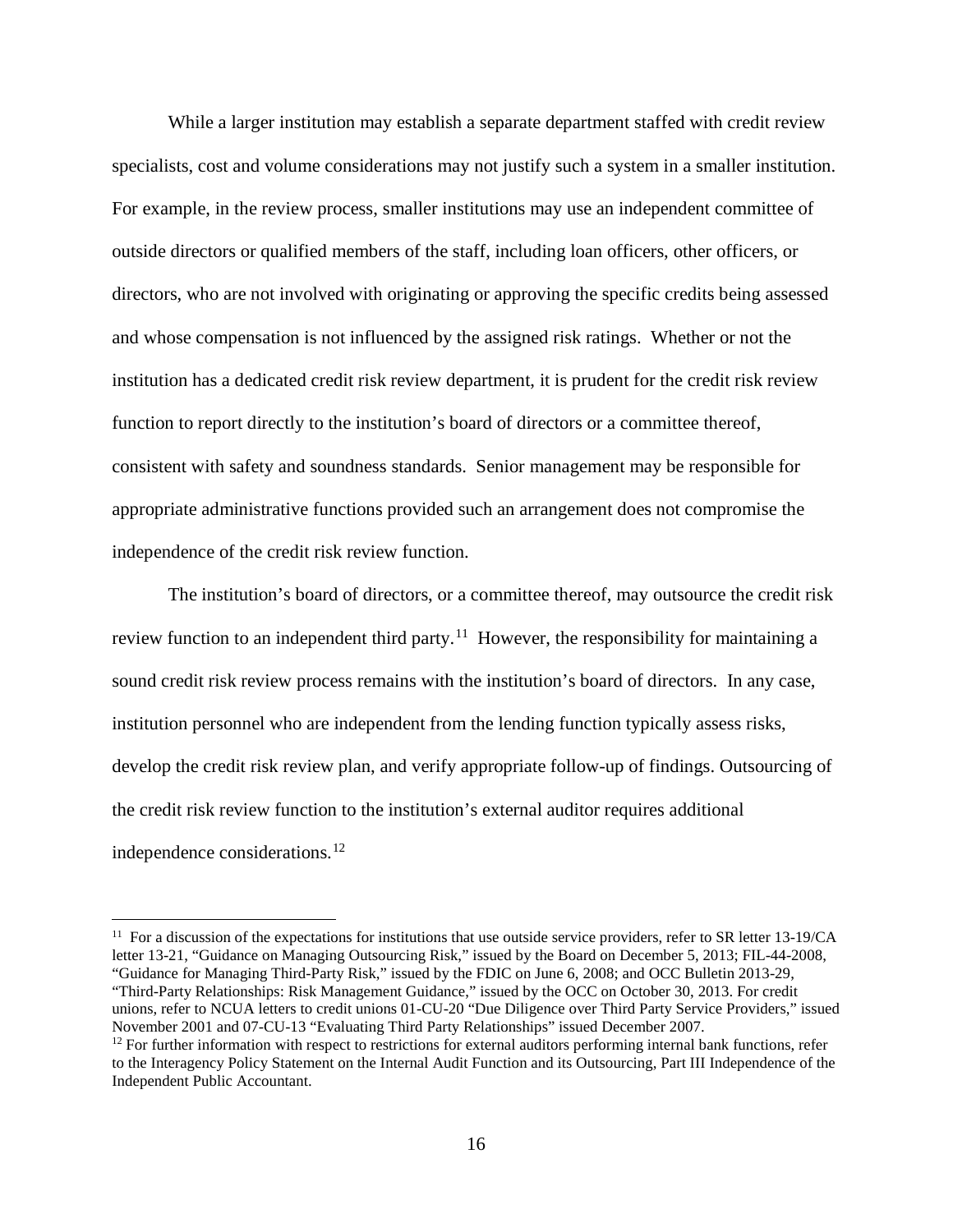#### Frequency of Reviews

An effective credit risk review system provides for review and evaluation of an institution's significant loans, loan products, or groups of loans at least annually, on renewal, or more frequently when internal or external factors indicate a potential for deteriorating credit quality or the existence of one or more other risk factors. The credit risk review function can also provide useful continual feedback on the effectiveness of the lending process in order to identify any emerging problems. Ongoing or periodic review of an institution's loan portfolio is particularly important to the estimation of ACLs or the ALLL because loss expectations may change as the credit quality of a loan changes. Use of key risk indicators or performance metrics by credit risk review management can support adjustments to the frequency and scope of reviews.

#### Scope of Reviews

Comprehensive and effective reviews cover all segments of the loan portfolio that pose significant credit risk or concentrations, and other loans that meet certain institution-specific criteria. A properly designed scope considers the current market conditions or other external factors that may affect a borrower's current or future ability to repay the loan. Establishment of an appropriate review scope also helps ensure that the sample of loans selected for review is representative of the portfolio as a whole and provides reasonable assurance that any credit quality deterioration or unfavorable trends are identified. An effective credit risk review function also considers industry standards for credit risk review coverage consistent with the institution's size, complexity, loan types, risk profile, and risk management practices and helps to verify whether the review scope is appropriate. The institution's board of directors or appropriate board committee typically approves the scope of the credit risk review on an annual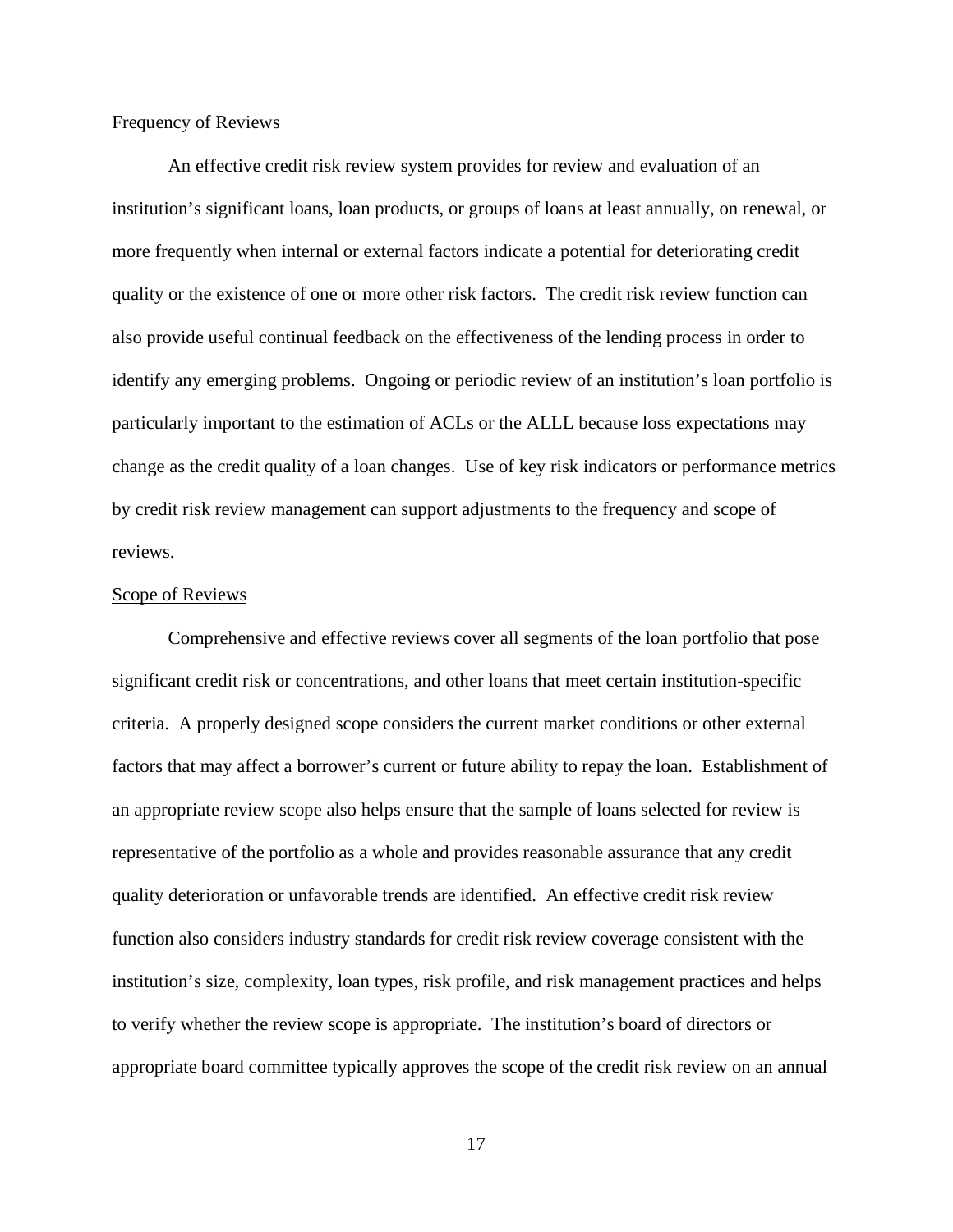basis or whenever significant interim changes are made in order to adequately assess the quality of the current portfolio. An effective scope of credit risk review is generally risk-based and typically includes:

- Loans over a predetermined size.
- A sufficient sample of smaller loans, new loans, and new loan products.
- Loans with higher risk indicators, such as low credit scores, high credit lines, or those credits approved as exceptions to policy.
- Segments of the loan portfolio experiencing rapid growth.
- Exposures from non-lending activities that also pose credit risk.
- Past due, nonaccrual, renewed, and restructured loans.
- Loans previously adversely classified and loans designated as warranting the special attention of the institution's management.<sup>13</sup>
- Loans to insiders or related parties.
- Loans to affiliates.
- Loans constituting concentrations of credit risk and other loans affected by common repayment factors.

### Depth of Transaction Reviews

Loans selected for review are typically evaluated for:

- Credit quality, soundness of underwriting and risk identification, borrower performance, and adequacy of the sources of repayment.
- Validity of assumptions.
- Creditworthiness of guarantors or sponsors.

<span id="page-17-0"></span> <sup>13</sup> *See* footnote 8.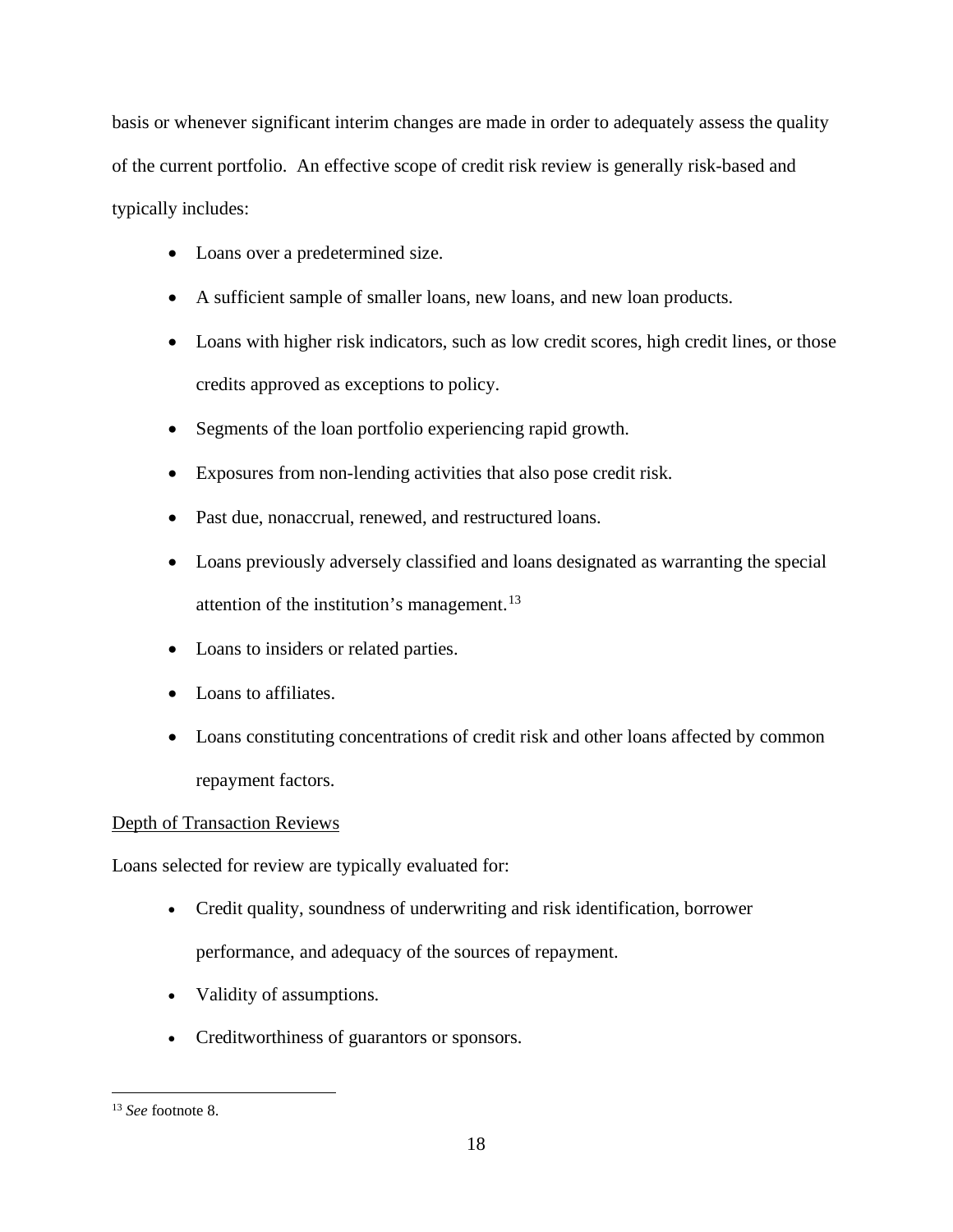- Sufficiency of credit and collateral documentation.
- Proper lien perfection.
- Proper approvals consistent with internal policies.
- Adherence to any loan agreement covenants.
- Compliance with internal policies and procedures (such as nonaccrual, and classification or risk rating policies), laws, and regulations.
- Quality of the information used in the credit loss estimation process, including the reasonableness of assumptions used and the timeliness of charge-offs.
- The accuracy of risk ratings and the appropriateness and timeliness of the identification of problem loans by loan officers.

#### Review of Findings and Follow-Up

An important activity of an effective credit risk review system is the discussion of the review findings, including all noted deficiencies, identified weaknesses, and any existing or planned corrective actions (including time frames for correction) with appropriate loan officers, department managers, and senior management. An effective system includes processes for all noted deficiencies and weaknesses that remain unresolved beyond the scheduled time frames for correction to be promptly reported to senior management and the board of directors or appropriate board committee.

It is important to resolve risk rating differences between loan officers and loan review personnel according to a pre-arranged process. That process may include formal appeals procedures and arbitration by an independent party or may require default to the assigned classification or grade that indicates lower credit quality. If credit risk review personnel conclude that a borrower is less creditworthy than is perceived by the institution, the lower credit quality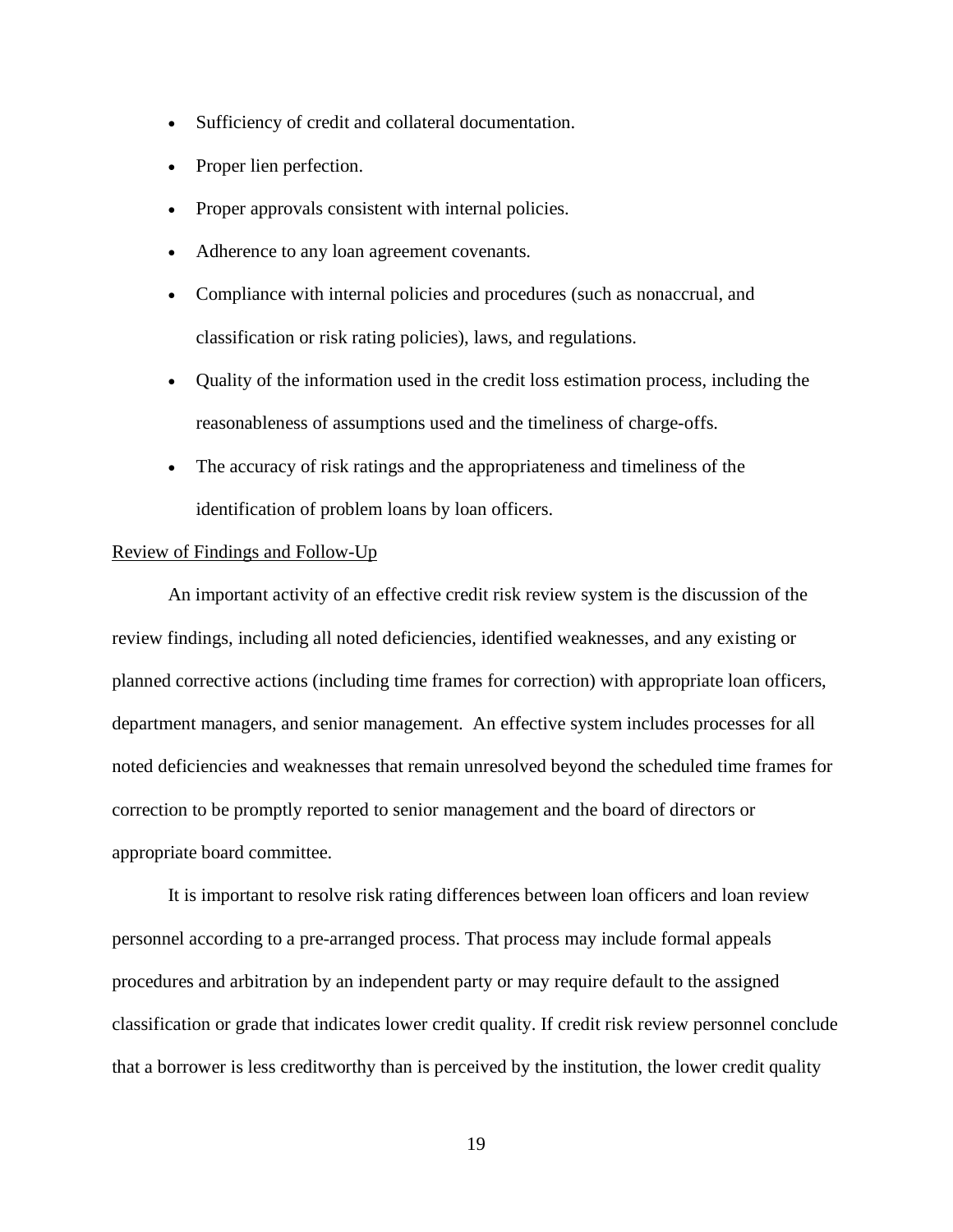classification or grade typically prevails unless internal parties identify additional information sufficient to obtain the concurrence of the independent reviewer or arbiter on the higher credit quality classification or grade.

#### Communication and Distribution of Results

Personnel involved in the credit risk review process typically prepare a list of all loans reviewed, the date of review, and a summary analysis that substantiates the risk ratings assigned to the loans reviewed. Effective communication involves providing results of the credit risk reviews to the board of directors or appropriate board committee at least quarterly.<sup>[14](#page-19-0)</sup> Comprehensive reporting includes comparative trends that identify significant changes in the overall quality of the loan portfolio, the adequacy of, and adherence to, internal policies and procedures, the quality of underwriting and risk identification, compliance with laws and regulations, and management's response to substantive criticisms or recommendations. Such comprehensive reporting provides the board of directors or appropriate board committee with insight into the portfolio and the responsiveness of management and facilitates timely corrective action of deficiencies.

<span id="page-19-0"></span><sup>&</sup>lt;sup>14</sup> A board of directors or appropriate board committee should be informed more frequently than quarterly when material adverse trends are noted. When an institution conducts loan file reviews less frequently than quarterly, the board or appropriate board committee will typically receive results on other credit risk review activities quarterly.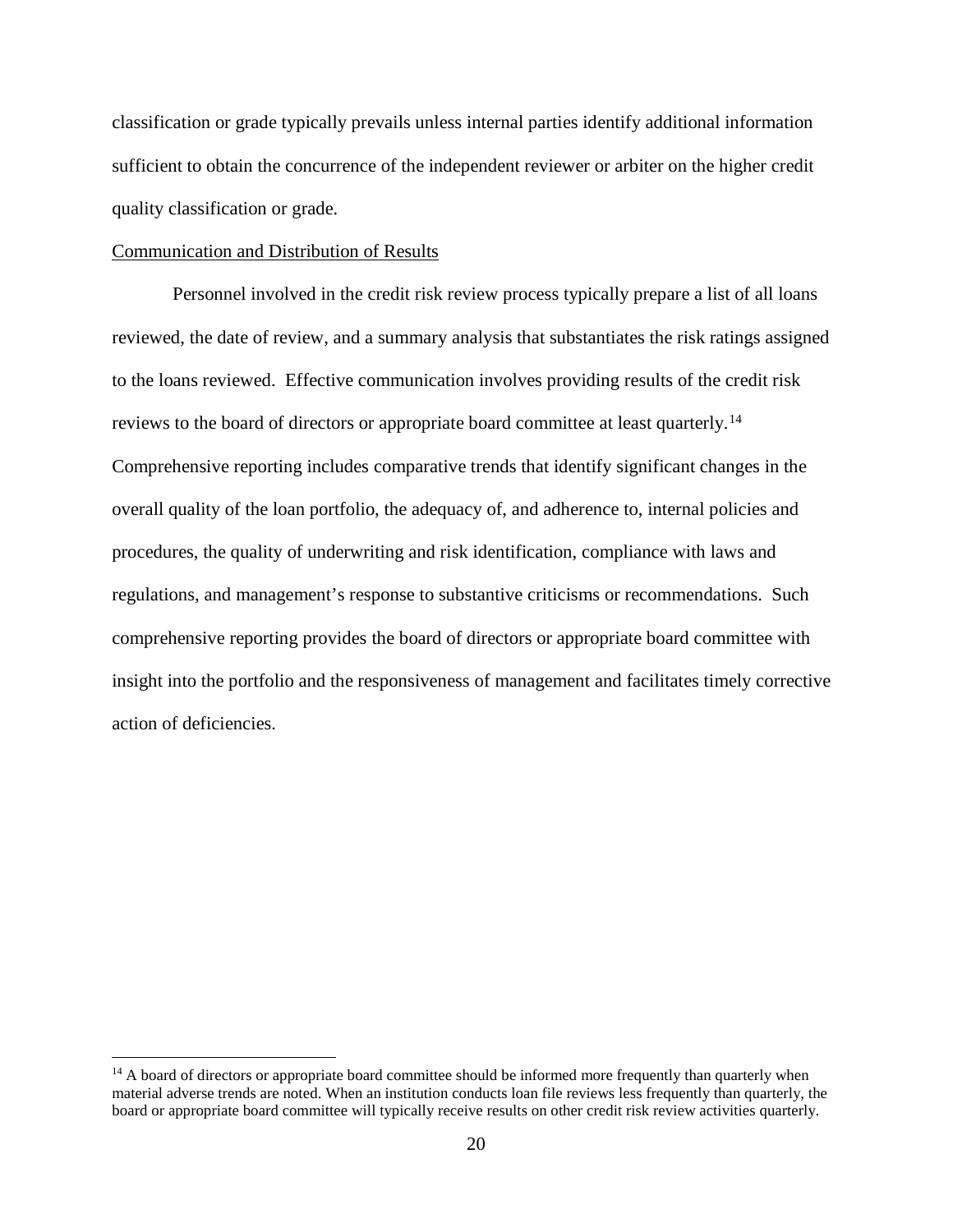## [THIS SIGNATURE PAGE RELATES TO THE JOINT NOTICE ENTITLED

## "INTERAGENCY GUIDANCE ON CREDIT RISK REVIEW SYSTEMS"]

Dated: October 1, 2019

/s/

Joseph M. Otting Comptroller of the Currency

\_\_\_\_\_\_\_\_\_\_\_\_\_\_\_\_\_\_\_\_\_\_\_\_\_\_\_\_\_\_\_\_\_\_\_\_\_\_\_\_\_\_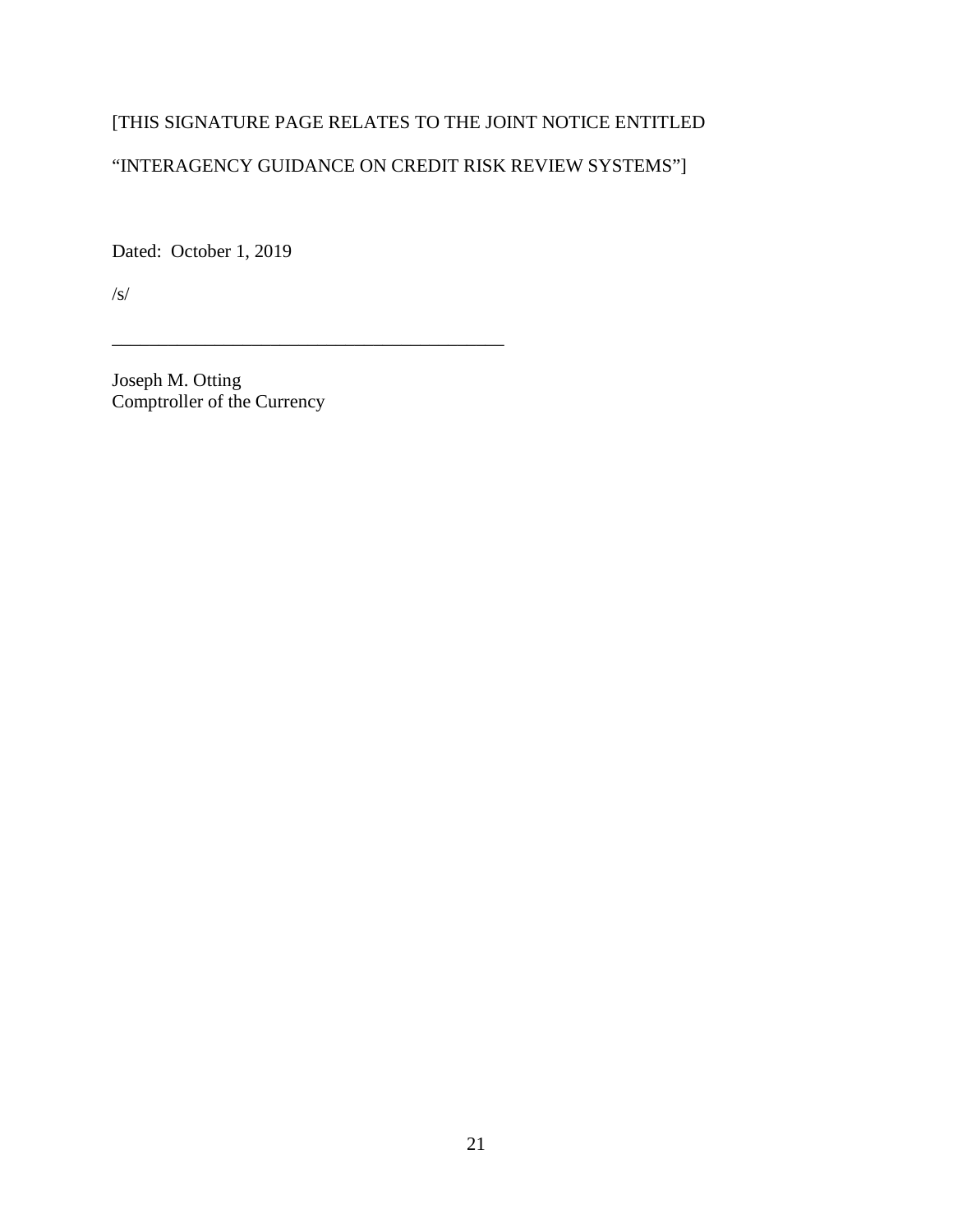# [THIS SIGNATURE PAGE RELATES TO THE JOINT NOTICE ENTITLED

## "INTERAGENCY GUIDANCE ON CREDIT RISK REVIEW SYSTEMS"]

By order of the Board of Governors of the Federal Reserve System, October 3, 2019.

/s/

Ann E. Misback, Secretary of the Board.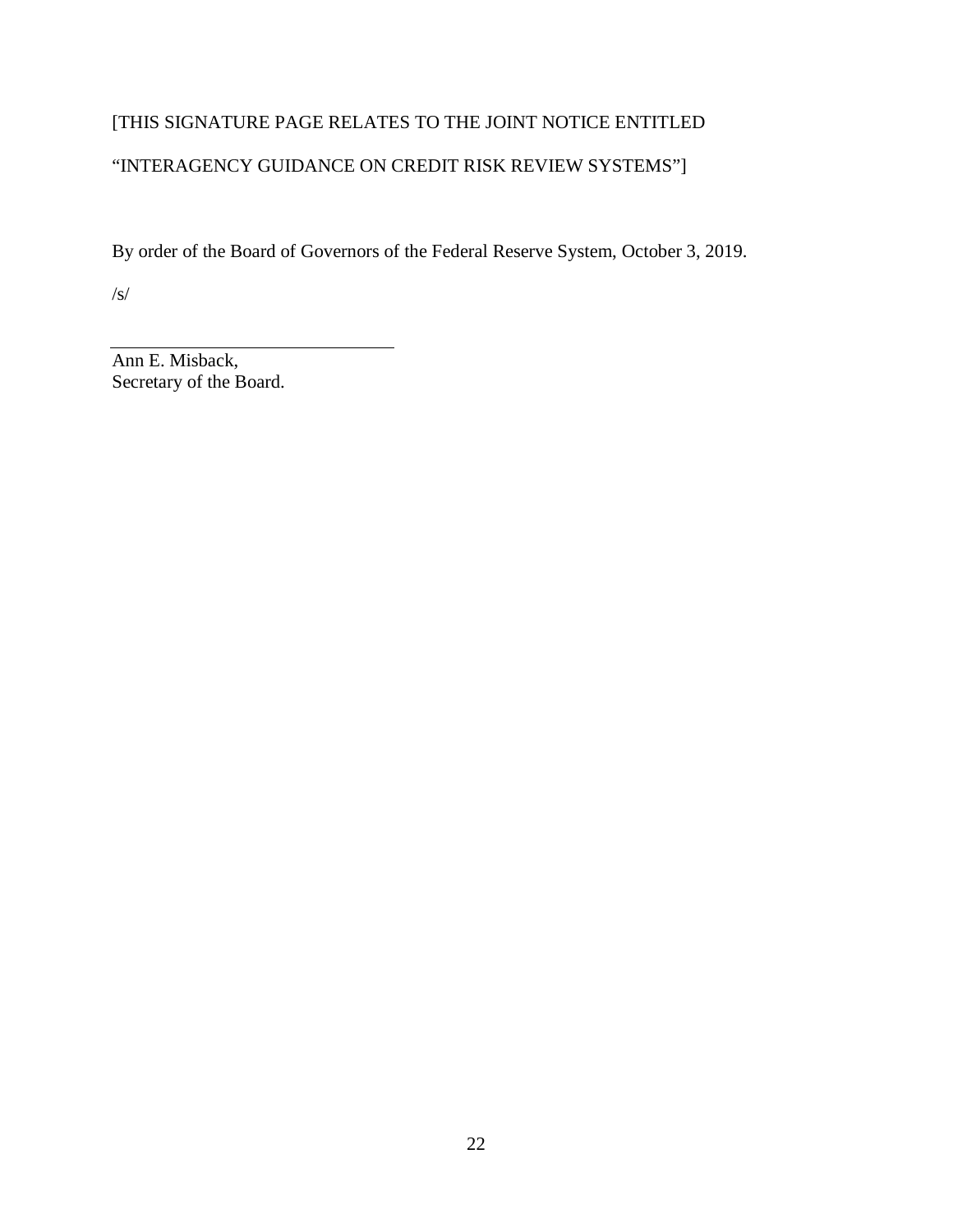## [THIS SIGNATURE PAGE RELATES TO THE JOINT NOTICE ENTITLED

## "INTERAGENCY GUIDANCE ON CREDIT RISK REVIEW SYSTEMS"]

Federal Deposit Insurance Corporation

Dated at Washington, DC, on September 20, 2019.

 $\frac{1}{s}$ 

**Robert E. Feldman,** *Executive Secretary.*